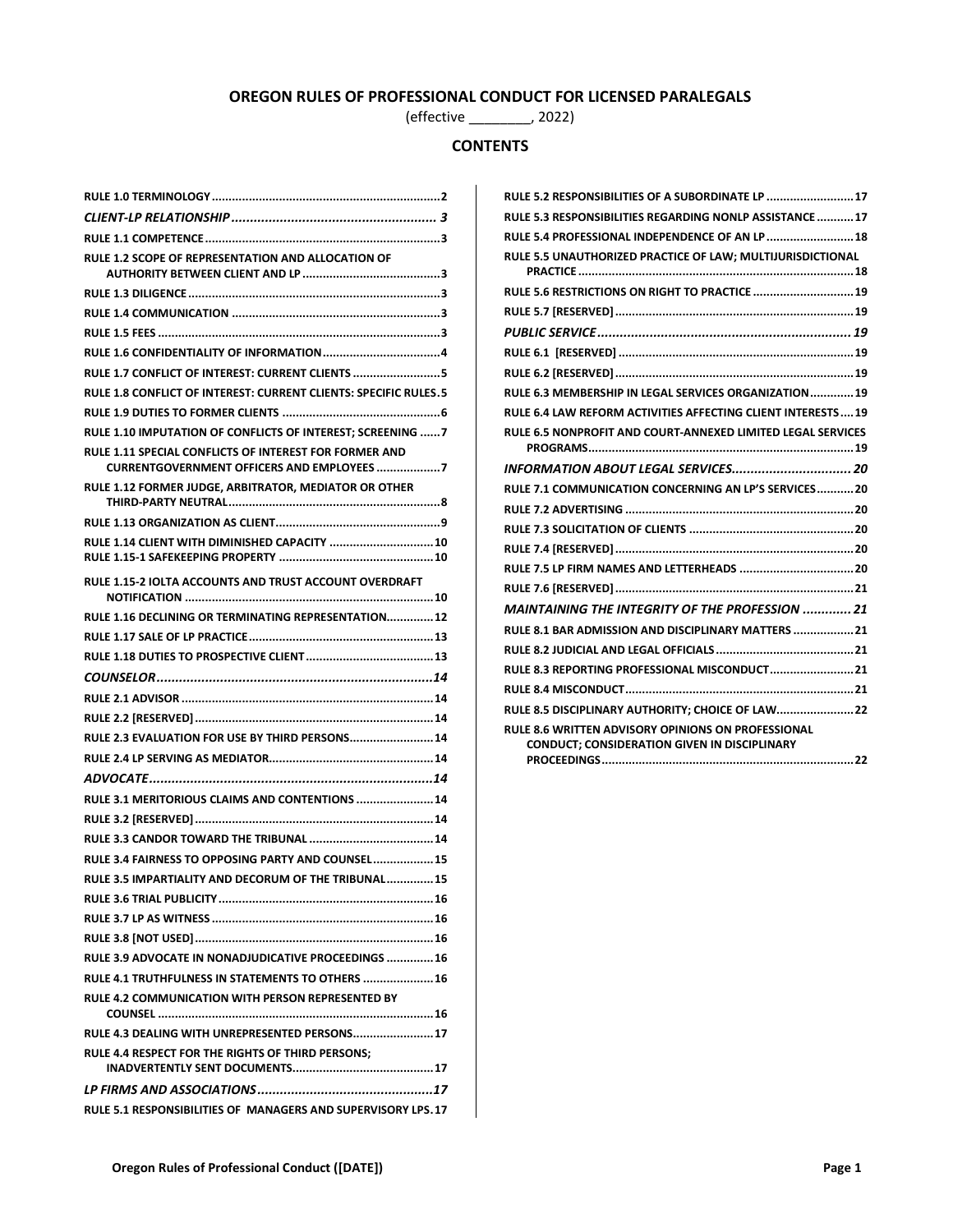#### **RULE 1.0 TERMINOLOGY**

<span id="page-1-0"></span>**(a) "Belief" or "believes" denotes that the person involved actually supposes the fact in question to be true. A person's belief may be inferred from circumstances.**

**(b) "Confirmed in writing," when used in reference to the informed consent of a person, denotes informed consent that is given in writing by the person or a writing that an LP promptly transmits to the person confirming an oral informed consent. See paragraph (g) for the definition of "informed consent." If it is not feasible to obtain or transmit the writing at the time the person gives informed consent, then the LP must obtain or transmit it within a reasonable time thereafter.**

**(c) "Electronic communication" includes but is not limited to messages sent to newsgroups, listservs and bulletin boards; messages sent via electronic mail; and real time interactive communications such as conversations in internet chat groups and conference areas and video conferencing.**

**(d) "Firm" or "LP firm" denotes an LP or LPs in a partnership, professional corporation, sole proprietorship or other association authorized to practice law or authorized to practice only within the scope of practice of an LP license; or LPs employed in a private or public legal aid organization, a legal services organization or the legal department of a corporation or other public or private organization. Any other LP, including an office sharer or an LP working for or with a firm on a limited basis, is not a member of a firm absent indicia sufficient to establish a de facto firm among the LPs involved.**

**(e) "Fraud" or "fraudulent" denotes conduct that is fraudulent under the substantive or procedural law of the applicable jurisdiction and has a purpose to deceive.**

**(f) "Information relating to the representation of a client" denotes both information protected by the attorney-client privilege or LP-client privilege under applicable law, and other information gained in a current or former professional relationship that the client has requested be held inviolate or the disclosure of which would be embarrassing or would be likely to be detrimental to the client.**

**(g) "Informed consent" denotes the agreement by a person to a proposed course of conduct after the LP has communicated adequate information and explanation about the material risks of and reasonably available alternatives to the proposed course of conduct. When informed consent is required by these Rules to be confirmed in writing or to be given in a writing signed by the client, the LP shall give and the writing shall reflect a recommendation that the client seek** 

**independent legal advice to determine if consent should be given.**

**(h) "Knowingly," "known," or "knows" denotes actual knowledge of the fact in question, except that for purposes of determining an LP's knowledge of the existence of a conflict of interest, all facts which the LP knew, or by the exercise of reasonable care should have known, will be attributed to the LP. A person's knowledge may be inferred from circumstances.**

**(i) "Licensed Paralegal" or "LP" is an individual licensed by the State of Oregon as an associate member of the Oregon State Bar who is authorized under the law to perform limited legal services within a defined scope of practice.**

**(j) "Matter" includes any judicial or other proceeding, application, request for a ruling or other determination, contract, claim, controversy, investigation, charge, accusation, arrest or other particular matter involving a specific party or parties; and any other matter covered by the conflict of interest rules of a government agency.**

**(k) "Partner" denotes a member of a partnership, a shareholder in an LP firm organized as a professional corporation, or a member of an association authorized to practice as LPs.**

**(l)"Reasonable" or "reasonably" when used in relation to conduct by an LP denotes the conduct of a reasonably prudent and competent LP.**

**(m) "Reasonable belief" or "reasonably believes" when used in reference to an LP denotes that the LP believes the matter in question and that the circumstances are such that the belief is reasonable.**

**(n) "Reasonably should know" when used in reference to an LP denotes that an LP of reasonable prudence and competence would ascertain the matter in question.**

**(o) "Screened" denotes the isolation of an LP from any participation in a matter through the timely imposition of procedures within a firm that are reasonably adequate under the circumstances to protect information that the isolated LP is obligated to protect under these Rules or other law.** 

**(p) "Substantial" when used in reference to degree or extent denotes a material matter of clear and weighty importance.**

**(q) "Tribunal" denotes a court, an arbitrator in a binding arbitration proceeding or a legislative body, administrative agency or other body acting in an adjudicative capacity. A legislative body, administrative agency or other body acts in an adjudicative capacity when a neutral official, after the presentation of evidence or legal argument by a party or parties, will**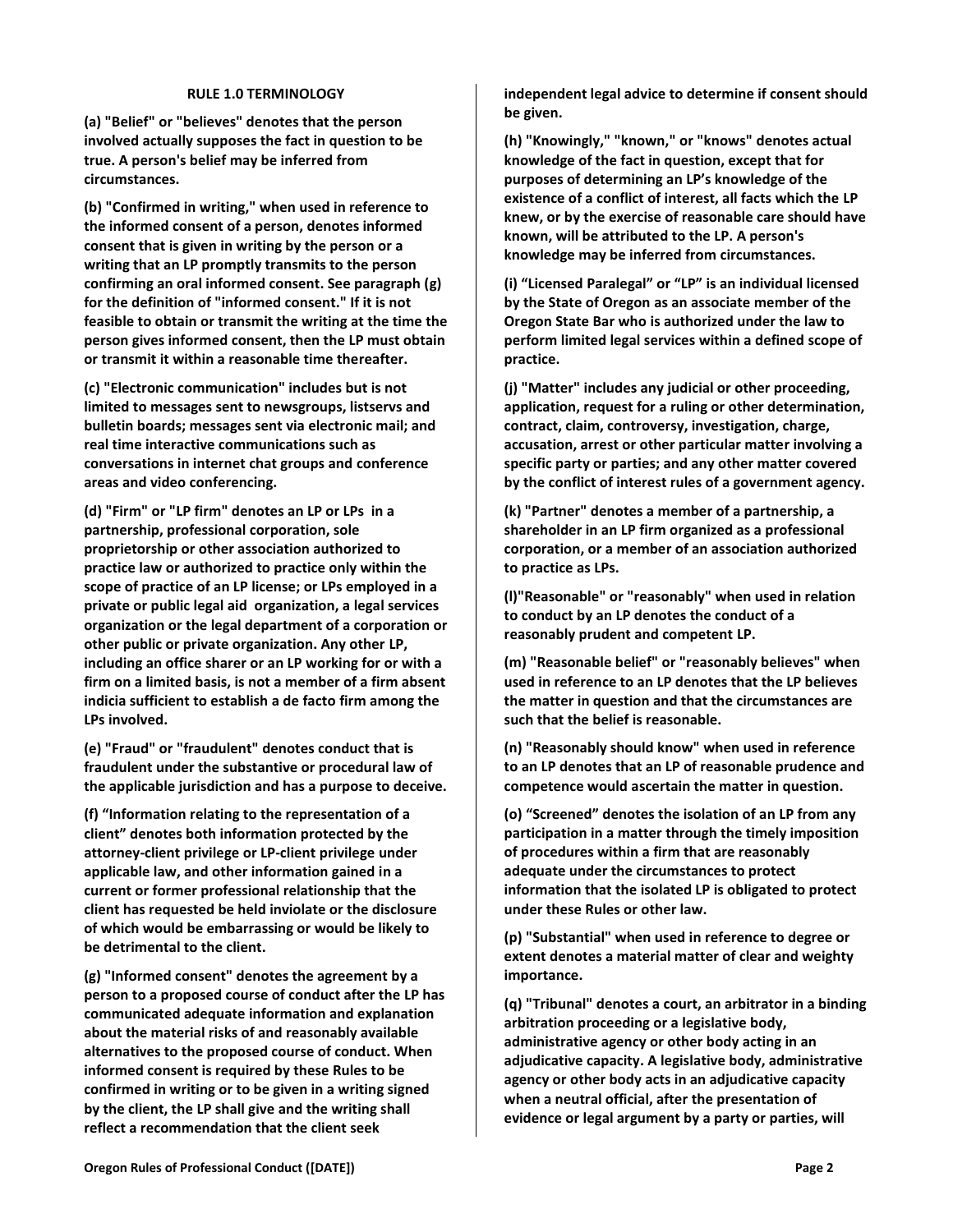**render a binding legal judgment directly affecting a party's interests in a particular matter.**

**(r) "Writing" or "written" denotes a tangible or electronic record of a communication or representation, including handwriting, typewriting, printing, photostatting, photography, audio or videorecording and electronic communications. A "signed" writing includes an electronic sound, symbol or process attached to or logically associated with a writing and executed or adopted by a person with the intent to sign the writing.**

# *CLIENT-LP RELATIONSHIP*

### **RULE 1.1 COMPETENCE**

<span id="page-2-1"></span><span id="page-2-0"></span>**An LP shall provide competent representation to a client. Competent representation requires the legal knowledge, skill, thoroughness and preparation reasonably necessary for the representation.**

*Defined Terms (see Rule 1.0):*

**"Reasonably"**

### <span id="page-2-2"></span>**RULE 1.2 SCOPE OF REPRESENTATION AND ALLOCATION OF AUTHORITY BETWEEN CLIENT AND LP**

**(a) Subject to paragraphs (b) and (c), an LP shall abide by a client's decisions concerning the objectives of representation and, as required by Rule 1.4, shall consult with the client as to the means by which they are to be pursued. An LP may take such action on behalf of the client as is impliedly authorized to carry out the representation. An LP shall abide by a client's decision whether to settle a matter.** 

**(b) An LP may limit the scope of the representation if the limitation is reasonable under the circumstances and the client gives informed consent.**

**(c) An LP shall not counsel a client to engage, or assist a client, in conduct that the LP knows is illegal or fraudulent, but an LP may discuss the legal consequences of any proposed course of conduct with a client and may counsel or assist a client to make a good faith effort to determine the validity, scope, meaning or application of the law within the scope of the LP's authorized areas of practice.**

**(d) Notwithstanding paragraph (c), an LP may counsel and assist a client regarding Oregon's marijuana-related laws. In the event Oregon law conflicts with federal or tribal law, the LP shall also advise the client regarding related federal and tribal law and policy.**

*Defined Terms (see Rule 1.0):*

**"Fraudulent"**

**"Informed consent" "Knows" "Matter" "Reasonable"**

### **RULE 1.3 DILIGENCE**

<span id="page-2-3"></span>**An LP shall not neglect a legal matter entrusted to the LP.**

*Defined Terms (see Rule 1.0)*

<span id="page-2-4"></span>**"Matter"**

# **RULE 1.4 COMMUNICATION**

**(a) An LP shall keep a client reasonably informed about the status of a matter and promptly comply with reasonable requests for information**

**(b) An LP shall explain a matter to the extent reasonably necessary to permit the client to make informed decisions regarding the representation.**

*Defined Terms (see Rule 1.0):*

**"Knows" "Reasonable" "Reasonably"**

#### **RULE 1.5 FEES**

<span id="page-2-5"></span>**(a) An LP shall not enter into an agreement for, charge or collect an illegal or clearly excessive fee or a clearly excessive amount for expenses.**

**(b) A fee is clearly excessive when, after a review of the facts, a lawyer or LP of ordinary prudence would be left with a definite and firm conviction that the fee is in excess of a reasonable fee. Factors to be considered as guides in determining the reasonableness of a fee include the following:**

**(1) the time and labor required, the novelty and difficulty of the questions involved, and the skill requisite to perform the legal service properly;**

**(2) the likelihood, if apparent to the client, that the acceptance of the particular employment will preclude other employment by the LP;**

**(3) the fee customarily charged in the locality for similar legal services;**

**(4) the amount involved and the results obtained;**

**(5) the time limitations imposed by the client or by the circumstances;**

**(6) the nature and length of the professional relationship with the client; and**

**(7) the experience, reputation, and ability of the LP or LPs performing the services;**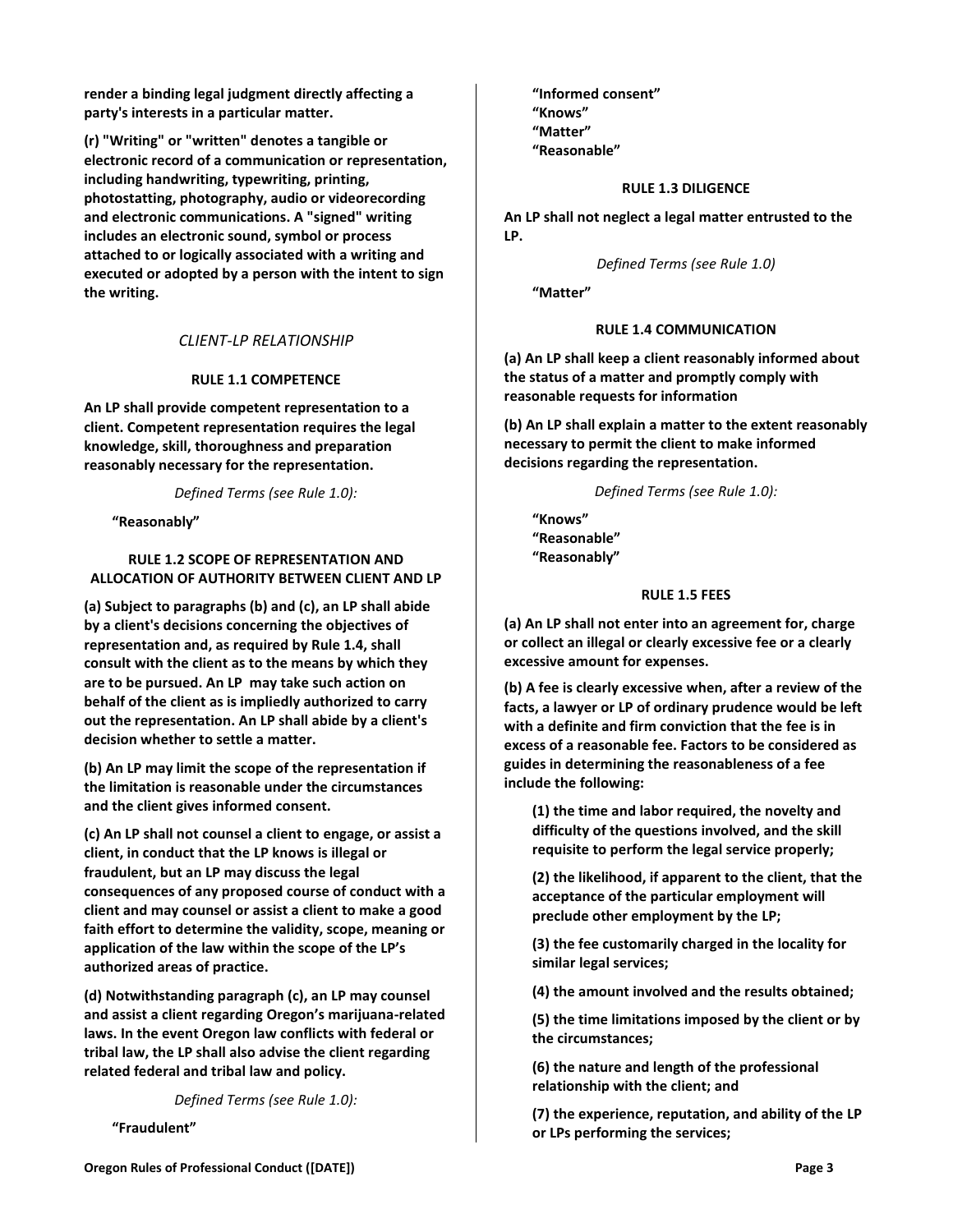**(8) [not used]**

**(c) An LP shall not enter into an arrangement for, charge or collect:**

**(1) any fee in a domestic relations matter, the payment or amount of which is contingent upon the securing of a divorce or upon the amount of spousal or child support or a property settlement;** 

**(2) [not used]**

**(3) a fee denominated as "earned on receipt," "nonrefundable" or in similar terms unless it is pursuant to a written agreement signed by the client which explains that:**

**(i) the funds will not be deposited into the LP's trust account, and**

**(ii) the client may discharge the LP at any time and in that event may be entitled to a refund of all or part of the fee if the services for which the fee was paid are not completed.**

**(d) A division of a fee between LPs and other LPs or lawyers who are not in the same firm may be made only if:**

**(1) the client gives informed consent to the fact that there will be a division of fees, and**

**(2) the total fee of the LPs and lawyers for all legal services they rendered the client is not clearly excessive.**

**(e) Paragraph (d) does not prohibit payments to a former firm member pursuant to a separation or retirement agreement, or payments to a selling LP for the sale of an LP practice pursuant to Rule 1.17.**

**(f) Before providing any services, an LP must provide the client with a written agreement, signed by the client(s), that:**

**(1) states the purpose for which the LP has been retained;**

**(2) identifies the services to be performed;**

**(3) identifies the rate or fee for the services to be performed and whether and to what extent the client will be responsible for any costs, expenses or disbursements in the course of the representation;**

**(4) includes a statement printed in 12-point boldface type that the LP is not an attorney and is limited to practice in only those areas in which the LP is licensed;**

**(5) includes a provision stating that the client may report complaints relating to an LP or the unauthorized practice of law to the Client Assistance Office of the Oregon State Bar, including a toll-free number and Internet website.**

*Defined Terms (see Rule 1.0):*

**"Firm" "Informed Consent" "Matter"**

<span id="page-3-0"></span>**"Reasonable"**

### **RULE 1.6 CONFIDENTIALITY OF INFORMATION**

**(a) An LP shall not reveal information relating to the representation of a client unless the client gives informed consent, the disclosure is impliedly authorized in order to carry out the representation or the disclosure is permitted by paragraph (b).**

**(b) An LP may reveal information relating to the representation of a client to the extent the LP reasonably believes necessary:**

**(1) to disclose the intention of the LP's client to commit a crime and the information necessary to prevent the crime;**

**(2) to prevent reasonably certain death or substantial bodily harm;** 

**(3) to secure legal advice about the LP's compliance with these Rules;**

**(4) to establish a claim or defense on behalf of the LP in a controversy between the LP and the client, to establish a defense to a criminal charge or civil claim against the LP based upon conduct in which the client was involved, or to respond to allegations in any proceeding concerning the LP's representation of the client;** 

**(5) to comply with other law, court order, or as permitted by these Rules; or**

**(6) in connection with the sale of an LP practice under Rule 1.17 or to detect and resolve conflicts of interest arising from the LP's change of employment or from changes in the composition or ownership of a firm. In those circumstances, an LP may disclose with respect to each affected client the client's identity, the identities of any adverse parties, the nature and extent of the legal services involved, and fee and payment information, but only if the information revealed would not compromise the LP-client privilege or otherwise prejudice any of the clients. The lawyer or LP or lawyers or LPs receiving the information shall have the same responsibilities as the disclosing LP to preserve the information regardless of the outcome of the contemplated transaction.**

**(7) to comply with the terms of a diversion agreement, probation, conditional reinstatement or**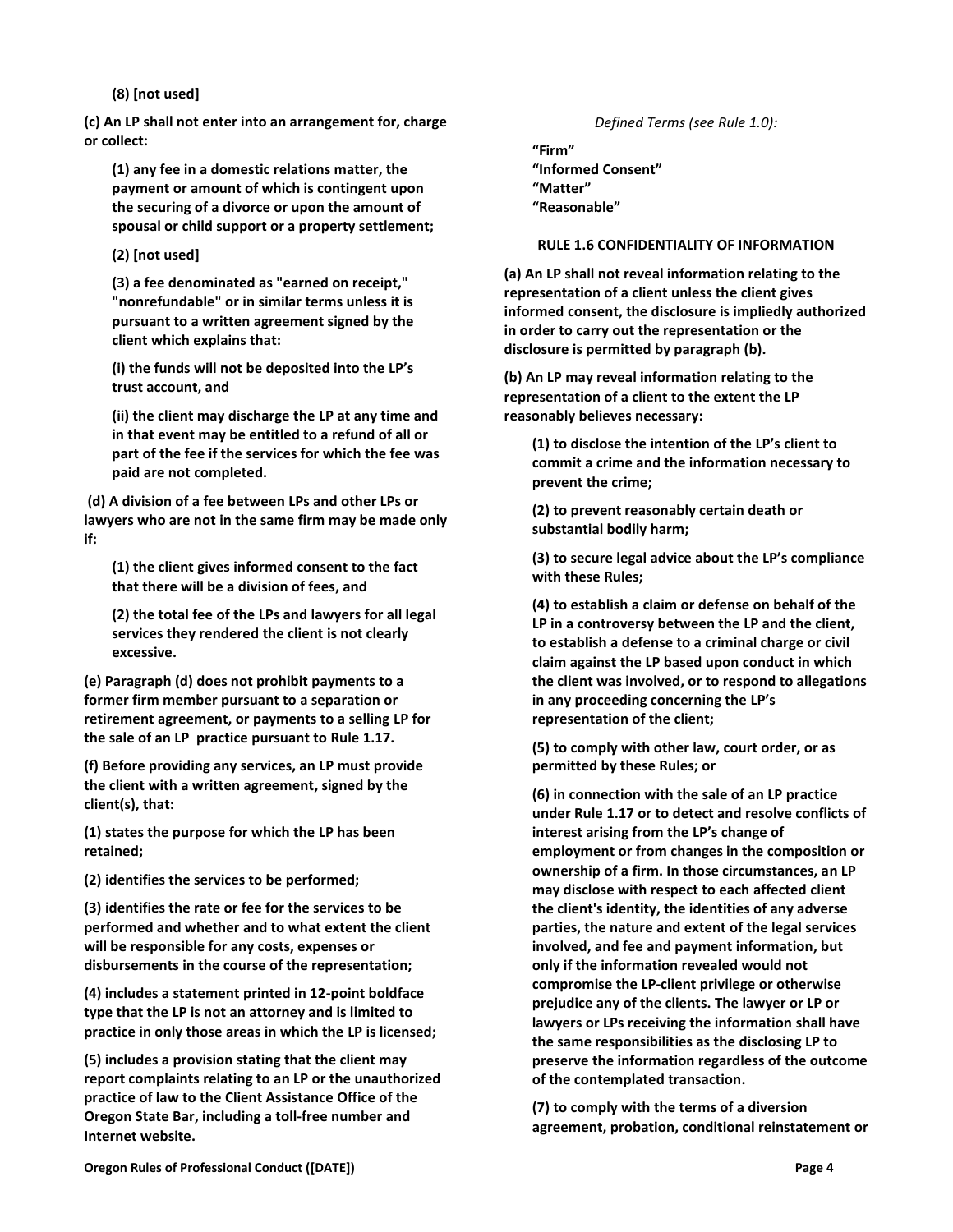**conditional admission pursuant to BR 2.10, BR 6.2, BR 8.7 or Rule for Admission Rule 6.15. A lawyer or LP serving as a monitor of an LP on diversion, probation, conditional reinstatement or conditional admission shall have the same responsibilities as the monitored LP to preserve information relating to the representation of the monitored LP's clients, except to the extent reasonably necessary to carry out the monitoring lawyer's responsibilities under the terms of the diversion, probation, conditional reinstatement or conditional admission and in any proceeding relating thereto.**

**(c) An LP shall make reasonable efforts to prevent the inadvertent or unauthorized disclosure of, or unauthorized access to, information relating to the representation of a client.**

*Defined Terms (see Rule 1.0):*

**"Believes"**

**"Firm"**

**"Information relating to the representation of a client"**

**"Informed Consent" "Reasonable" "Reasonably" "Substantial"**

# <span id="page-4-0"></span>**RULE 1.7 CONFLICT OF INTEREST: CURRENT CLIENTS**

**(a) Except as provided in paragraph (b), an LP shall not represent a client if the representation involves a current conflict of interest. A current conflict of interest exists if:**

**(1) the representation of one client will be directly adverse to another client;** 

**(2) there is a significant risk that the representation of one or more clients will be materially limited by the LP's responsibilities to another client, a former client or a third person or by a personal interest of the LP; or**

**(3) the LP is related to another lawyer or LP, as parent, child, sibling, spouse or domestic partner, in a matter adverse to a person whom the LP knows is represented by the other lawyer or LP in the same matter.**

**(b) Notwithstanding the existence of a current conflict of interest under paragraph (a), an LP may represent a client if:**

**(1) the LP reasonably believes that the LP will be able to provide competent and diligent representation to each affected client;**

**(2) the representation is not prohibited by law;**

**(3) the representation does not obligate the LP to contend for something on behalf of one client that the LP has a duty to oppose on behalf of another client; and**

**(4) each affected client gives informed consent, confirmed in writing.**

### *Defined Terms (see Rule 1.0):*

**"Believes" "Confirmed in writing" "Informed consent" "Knows" "Matter" "Reasonably believes"**

# <span id="page-4-1"></span>**RULE 1.8 CONFLICT OF INTEREST: CURRENT CLIENTS: SPECIFIC RULES**

**(a) An LP shall not enter into a business transaction with a client or knowingly acquire an ownership, possessory, security or other pecuniary interest adverse to a client unless:**

**(1) the transaction and terms on which the LP acquires the interest are fair and reasonable to the client and are fully disclosed and transmitted in writing in a manner that can be reasonably understood by the client;**

**(2) the client is advised in writing of the desirability of seeking and is given a reasonable opportunity to seek the advice of independent legal counsel on the transaction; and**

**(3) the client gives informed consent, in a writing signed by the client, to the essential terms of the transaction and the LP's role in the transaction, including whether the LP is representing the client in the transaction.**

**(b) An LP shall not use information relating to representation of a client to the disadvantage of the client unless the client gives informed consent, confirmed in writing, except as permitted or required under these Rules.**

**(c) An LP shall not solicit any substantial gift from a client, including a testamentary gift, or prepare on behalf of a client an instrument giving the LP or a person related to the LP any substantial gift, unless the LP or other recipient of the gift is related to the client. For purposes of this paragraph, related persons include a spouse, domestic partner, child, grandchild, parent, grandparent, or other relative or individual with whom the LP or the client maintains a close familial relationship.**

**(d) Prior to the conclusion of representation of a client, an LP shall not make or negotiate an agreement giving**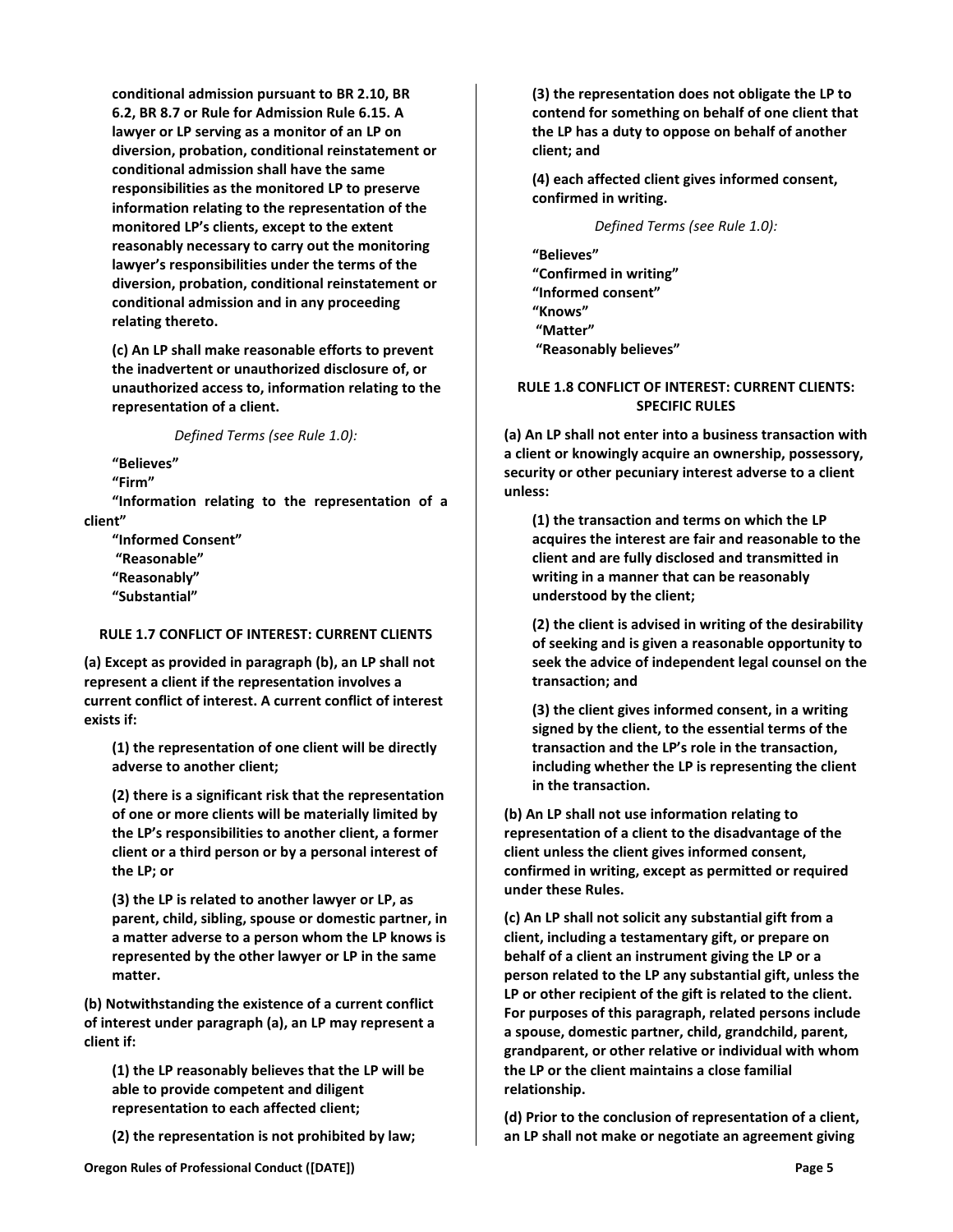**the LP literary or media rights to a portrayal or account based in substantial part on information relating to the representation.**

**(e) An LP shall not provide financial assistance to a client in connection with pending or contemplated litigation, except that:**

**(1) [not used]** 

**(2) an LP representing an indigent client may pay court costs and expenses of litigation on behalf of the client.**

**(f) An LP shall not accept compensation for representing a client from one other than the client unless:**

**(1) the client gives informed consent;**

**(2) there is no interference with the LP's independence of professional judgment or with the client-LP relationship; and**

**(3) information related to the representation of a client is protected as required by Rule 1.6.**

**(g) An LP who represents two or more clients shall not participate in making an aggregate settlement of the claims of or against the clients, unless each client gives informed consent, in a writing signed by the client. The LP's disclosure shall include the existence and nature of all the claims involved and of the participation of each person in the settlement.**

**(h) An LP shall not:** 

**(1) make an agreement prospectively limiting the LP's liability to a client for malpractice unless the client is independently represented in making the agreement;** 

**(2) settle a claim or potential claim for such liability with an unrepresented client or former client unless that person is advised in writing of the desirability of seeking and is given a reasonable opportunity to seek the advice of independent legal counsel in connection therewith;** 

**(3) enter into any agreement with a client regarding arbitration of malpractice claims without informed consent, in a writing signed by the client; or**

**(4) enter into an agreement with a client or former client limiting or purporting to limit the right of the client or former client to file or to pursue any complaint before the Oregon State Bar.**

**(i) An LP shall not acquire a proprietary interest in the cause of action or subject matter of litigation the LP is conducting for a client, except that the LP may:**

**(1) acquire a lien authorized by law to secure the LP's fee or expenses.**

# **(2) [not used]**

**(j) An LP shall not have sexual relations with a current client of the LP unless a consensual sexual relationship existed between them before the client-LP relationship commenced; or have sexual relations with a representative of a current client of the LP if the sexual relations would, or would likely, damage or prejudice the client in the representation. For purposes of this rule:**

**(1) "sexual relations" means sexual intercourse or any touching of the sexual or other intimate parts of a person or causing such person to touch the sexual or other intimate parts of the LP for the purpose of arousing or gratifying the sexual desire of either party; and**

**(2) "LP" means any LP who assists in the representation of the client, but does not include other firm members who provide no such assistance.**

**(k) While LPs are associated in a firm, a prohibition in the foregoing paragraphs (a) through (i) that applies to any one of them shall apply to all of them.**

# *Defined Terms (see Rule 1.0):*

**"Confirmed in writing" "Information relating to the representation of a client"**

**"Informed consent" "Firm" "Knowingly" "Matter" "Reasonable" "Reasonably" "Substantial" "Writing"**

# **RULE 1.9 DUTIES TO FORMER CLIENTS**

<span id="page-5-0"></span>**(a) An LP who has formerly represented a client in a matter shall not thereafter represent another person in the same or a substantially related matter in which that person's interests are materially adverse to the interests of the former client unless each affected client gives informed consent, confirmed in writing.**

**(b) An LP shall not knowingly represent a person in the same or a substantially related matter in which a firm with which the LP formerly was associated had previously represented a client:**

**(1) whose interests are materially adverse to that person; and**

**(2) about whom the LP had acquired information protected by Rules 1.6 and 1.9(c) that is material to**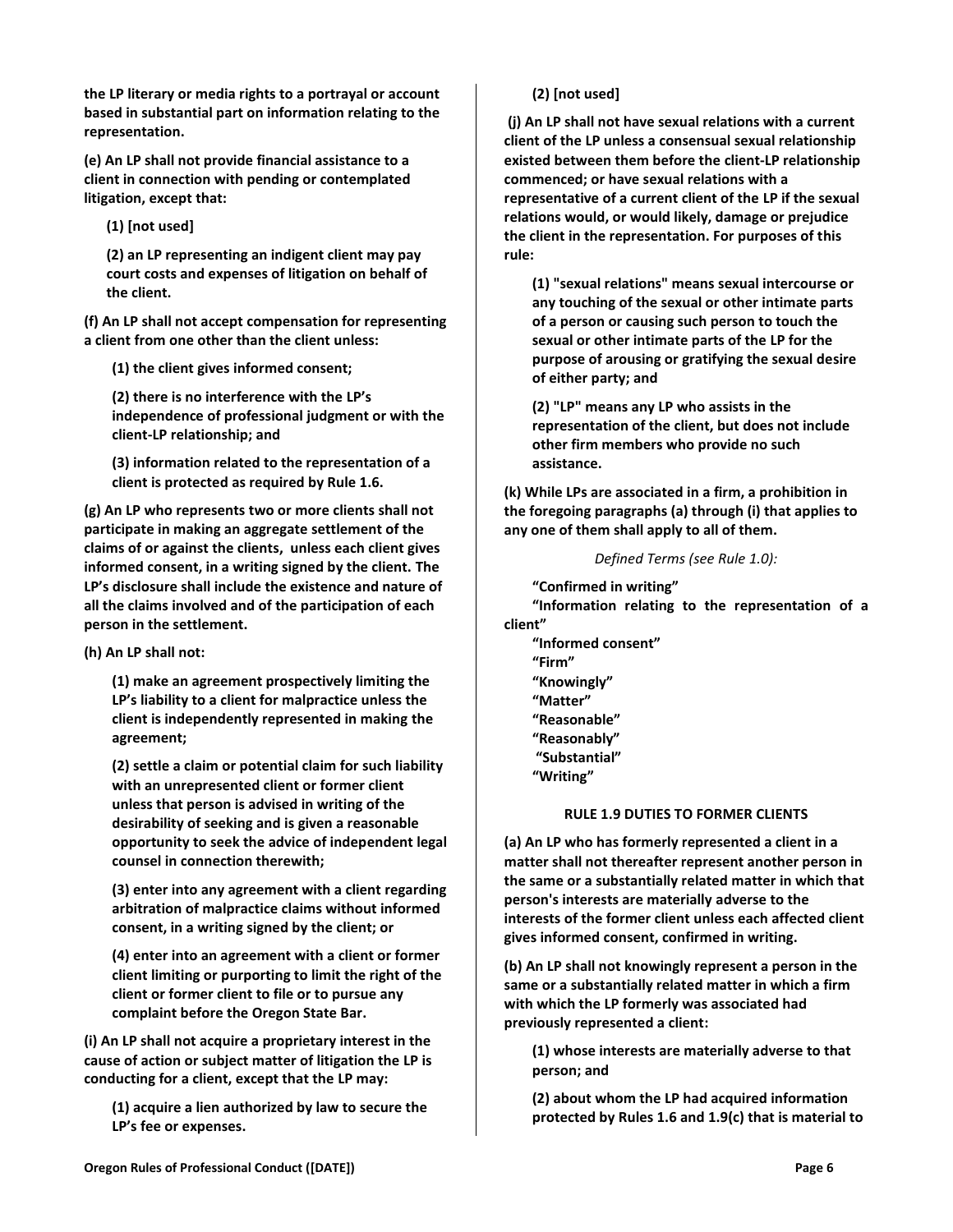**the matter, unless each affected client gives informed consent, confirmed in writing.**

**(c) An LP who has formerly represented a client in a matter or whose present or former firm has formerly represented a client in a matter shall not thereafter:**

**(1) use information relating to the representation to the disadvantage of the former client except as these Rules would permit or require with respect to a client, or when the information has become generally known; or**

**(2) reveal information relating to the representation except as these Rules would permit or require with respect to a client.**

**(d) For purposes of this rule, matters are "substantially related" if (1) the LP's representation of the current client will injure or damage the former client in connection with the same transaction or legal dispute in which the LP previously represented the former client; or (2) there is a substantial risk that confidential factual information as would normally have been obtained in the prior representation of the former client would materially advance the current client's position in the subsequent matter.**

*Defined Terms (see Rule 1.0):*

**"Confirmed in writing" "Informed consent" "Firm" "Knowingly" "Known" "Matter" "Reasonable" "Substantial"**

# <span id="page-6-0"></span>**RULE 1.10 IMPUTATION OF CONFLICTS OF INTEREST; SCREENING**

**(a) While LPs are associated in a firm, none of them shall knowingly represent a client when any one of them practicing alone would be prohibited from doing so by Rules 1.7 or 1.9, unless the prohibition is based on a personal interest of the prohibited LP or on Rule 1.7(a)(3) and does not present a significant risk of materially limiting the representation of the client by the remaining LPs or lawyers in the firm.**

**(b) When an LP has terminated an association with a firm, the firm is not prohibited from thereafter representing a person with interests materially adverse to those of a client represented by the formerly associated LP and not currently represented by the firm, unless:**

**(1) the matter is the same or substantially related to that in which the formerly associated LP represented the client; and**

**(2) any LP or lawyer remaining in the firm has information protected by Rules 1.6 and 1.9(c) that is material to the matter.**

**(c) When an LP becomes associated with a firm, no LP or lawyer associated in the firm shall knowingly represent a person in a matter in which that LP is disqualified under Rule 1.9, unless the personally disqualified LP is promptly screened from any form of participation or representation in the matter and written notice of the screening procedures employed is promptly given to any affected former client.** 

**(d) A disqualification prescribed by this rule may be waived by the affected clients under the conditions stated in Rule 1.7.**

**(e) The disqualification of LPs associated in a firm with former or current government lawyers LPs is governed by Rule 1.11. dopted 01/01/05**

*Defined Terms (see Rule 1.0):*

**"Firm" "Know" "Knowingly" "Law firm" "Matter" "Screened" "Substantial"**

# <span id="page-6-1"></span>**RULE 1.11 SPECIAL CONFLICTS OF INTEREST FOR FORMER AND CURRENT GOVERNMENT OFFICERS AND EMPLOYEES**

**(a) Except as Rule 1.12, Rule 6.5, or law may otherwise expressly permit, an LP who has formerly served as a public officer or employee of the government:**

**(1) is subject to Rule 1.9 (c); and**

**(2) shall not otherwise represent a client in connection with a matter in which the LP participated personally and substantially as a public officer or employee, unless the appropriate government agency gives its informed consent, confirmed in writing, to the representation.**

**(b) When an LP is disqualified from representation under paragraph (a), no LP or lawyer in a firm with which that LP is associated may knowingly undertake or continue representation in such a matter unless:**

**(1) the disqualified LP is timely screened from any participation in the matter substantially in accordance with the procedures set forth in Rule 1.10(c); and**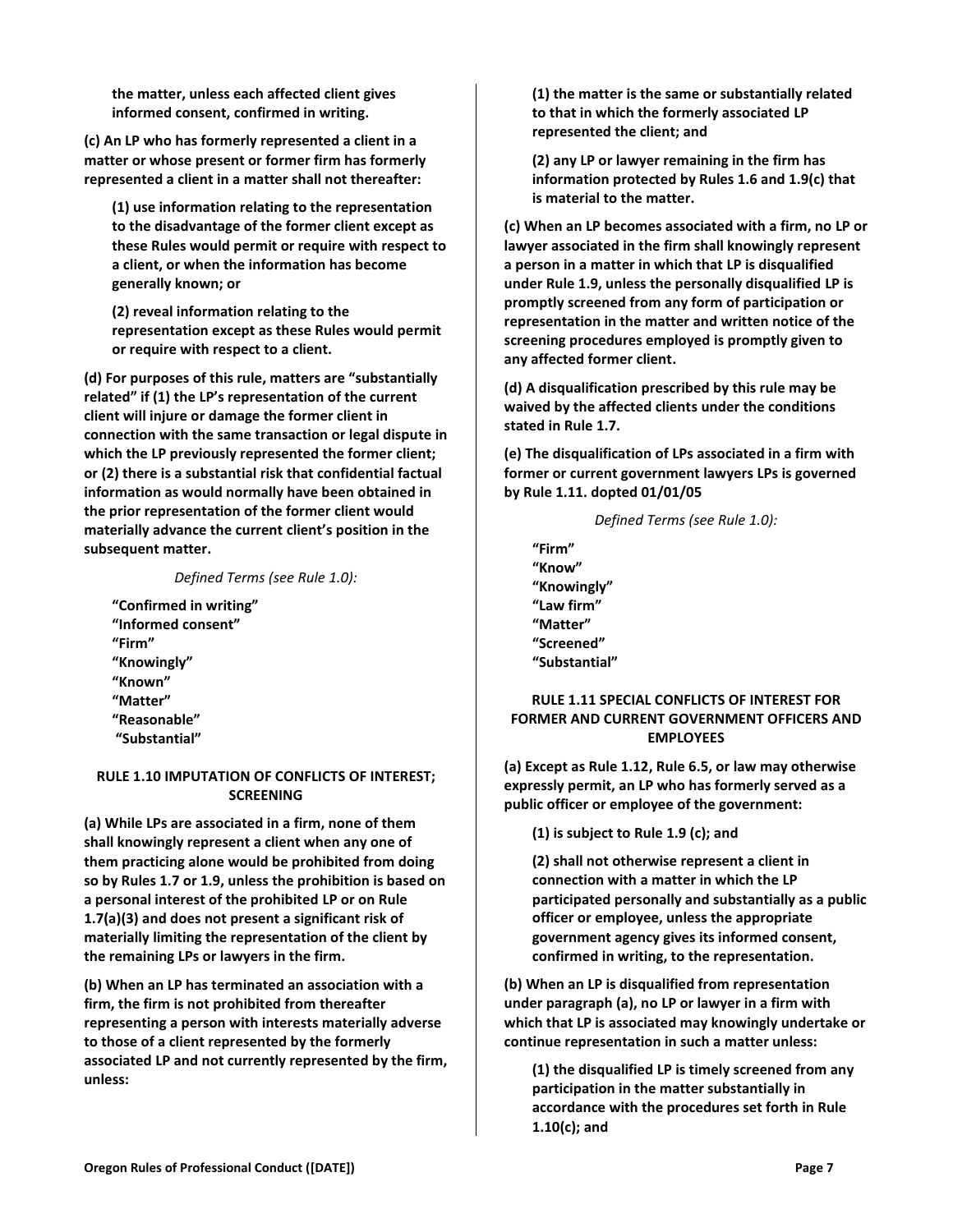**(2) written notice is promptly given to the appropriate government agency to enable it to ascertain compliance with the provisions of this rule.**

**(c) Except as law may otherwise expressly permit, an LP having information that the LP knows is confidential government information about a person acquired when the LP was a public officer or employee, may not represent a private client whose interests are adverse to that person in a matter in which the information could be used to the material disadvantage of that person. As used in this Rule, the term "confidential government information" means information that has been obtained under governmental authority and which, at the time this Rule is applied, the government is prohibited by law from disclosing to the public or has a legal privilege not to disclose and which is not otherwise available to the public. A firm with which that LP is associated may undertake or continue representation in the matter only if the disqualified LP is timely screened from any participation in the matter substantially in accordance with the procedures set forth in Rule 1.10(c).**

**(d) Except as law may otherwise expressly permit, an LP currently serving as a public officer or employee:**

**(1) is subject to Rules 1.7 and 1.9; and**

**(2) shall not:** 

**(i) use the LP's public position to obtain, or attempt to obtain, special advantage in legislative matters for the LP or for a client.**

**(ii) use the LP's public position to influence, or attempt to influence, a tribunal to act in favor of the LP or of a client.**

**(iii) accept anything of value from any person when the LP knows or it is obvious that the offer is for the purpose of influencing the LP's action as a public official.**

**(iv) either while in office or after leaving office use information the LP knows is confidential government information obtained while a public official to represent a private client.**

**(v) participate in a matter in which the LP participated personally and substantially while in private practice or nongovernmental employment, unless the LP's former client and the appropriate government agency give informed consent, confirmed in writing; or**

**(vi) negotiate for private employment with any person who is involved as a party, an LP, or as lawyer for a party in a matter in which the LP is participating personally and substantially, except**  **that an LP serving as a law clerk or staff LP to or otherwise assisting in the official duties of a judge, other adjudicative officer or arbitrator may negotiate for private employment as permitted by Rule 1.12(b) and subject to the conditions stated in Rule 1.12(b).**

**(e) Notwithstanding any Rule of Professional Conduct, and consistent with the "debate" clause, Article IV, section 9, of the Oregon Constitution, or the "speech or debate" clause, Article I, section 6, of the United States Constitution, an LP-legislator shall not be subject to discipline for words uttered in debate in either house of the Oregon Legislative Assembly or for any speech or debate in either house of the United States Congress.**

**(f) A member of an LP-legislator's firm shall not be subject to discipline for representing a client in any claim against the State of Oregon provided:**

**(1) the LP-legislator is screened from participation or representation in the matter in accordance with the procedure set forth in Rule 1.10(c) (the required affidavits shall be served on the Attorney General); and**

**(2) the LP-legislator shall not directly or indirectly receive a fee for such representation.**

*Defined Terms (see Rule 1.0):*

**"Confirmed in writing" "Informed consent" "Firm" "Knowingly" "Knows" "Matter" "Screened" "Substantial" "Tribunal" "Written"**

# <span id="page-7-0"></span>**RULE 1.12 FORMER JUDGE, ARBITRATOR, MEDIATOR OR OTHER THIRD-PARTY NEUTRAL**

**(a) Except as stated in paragraph (d) and Rule 2.4(b), an LP shall not represent anyone in connection with a matter in which the LP participated personally and substantially as a judge or other adjudicative officer or law clerk to such a person or as an arbitrator, mediator or other third-party neutral, unless all parties to the proceeding give informed consent, confirmed in writing.**

**(b) An LP shall not negotiate for employment with any person who is involved as a party or as lawyer or LP for a party in a matter in which the LP is participating personally and substantially as a judge or other adjudicative officer or as an arbitrator, mediator or other third-party neutral. An LP serving as a law clerk or staff lawyer to or otherwise assisting in the official**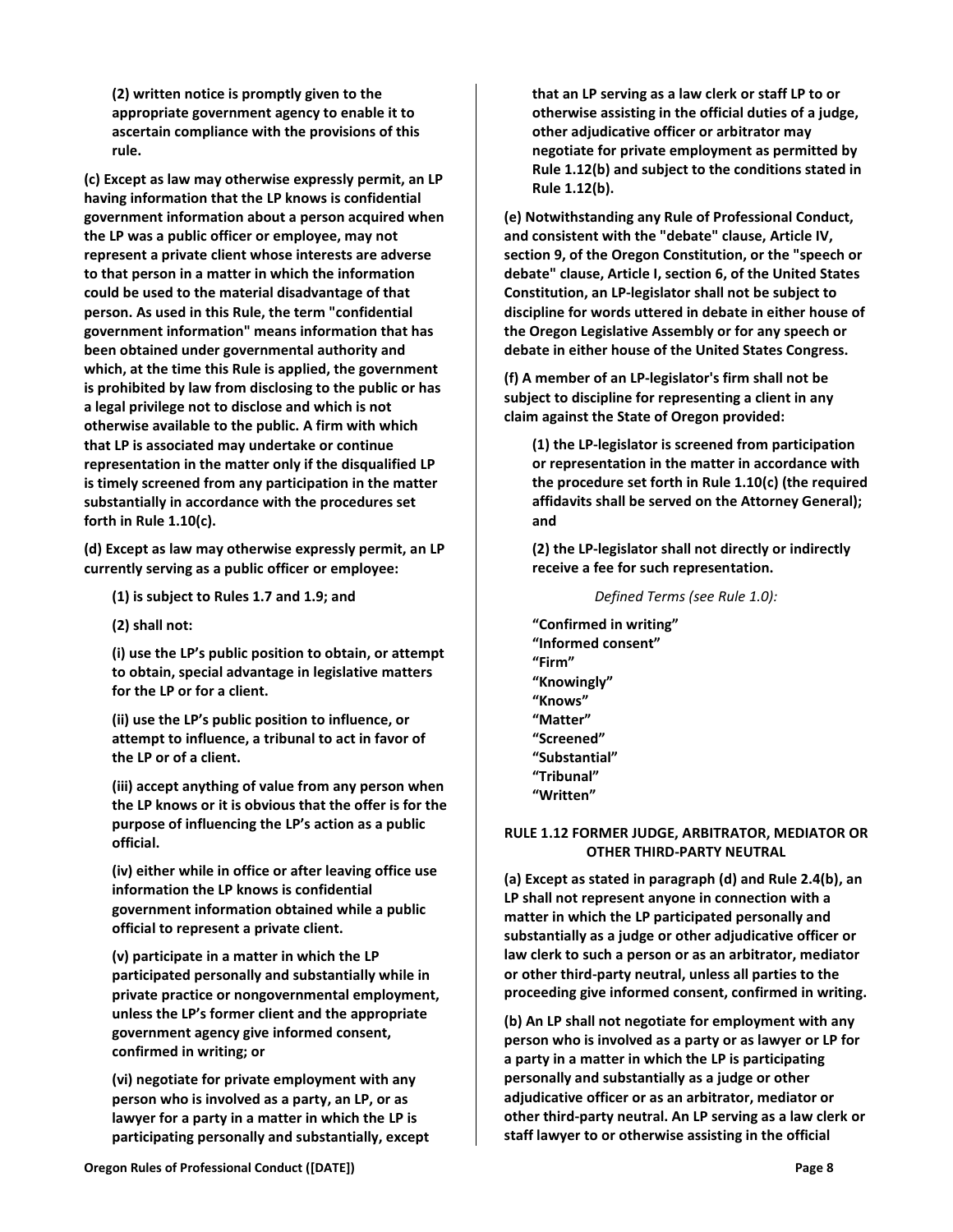**duties of a judge or other adjudicative officer may negotiate for employment with a party or lawyer or LP involved in a matter in which the clerk is participating personally and substantially, but only after the LP has notified the judge or other adjudicative officer.**

**(c) If an LP is disqualified by paragraph (a), no lawyer or LP in a firm with which that LP is associated may knowingly undertake or continue representation in the matter unless:**

**(1) the disqualified LP is timely screened from any participation in the matter substantially in accordance with the procedures set forth in Rule 1.10(c); and**

**(2) written notice is promptly given to the parties and any appropriate tribunal to enable them to ascertain compliance with the provisions of this rule.**

**(d) An arbitrator selected as a partisan of a party in a multimember arbitration panel is not prohibited from subsequently representing that party.**

### *Defined Terms (see Rule 1.0):*

**"Confirmed in writing" "Informed consent" "Firm" "Knowingly" "Matter" "Screened" "Substantial" "Tribunal" "Written"**

# **RULE 1.13 ORGANIZATION AS CLIENT**

<span id="page-8-0"></span>**(a) An LP employed or retained by an organization represents the organization acting through its duly authorized constituents.**

**(b) If an LP for an organization knows that an officer, employee or other person associated with the organization is engaged in action, intends to act or refuses to act in a matter related to the representation that is a violation of a legal obligation to the organization, or a violation of law which reasonably might be imputed to the organization, and that is likely to result in substantial injury to the organization, then the LP shall proceed as is reasonably necessary in the best interest of the organization. Unless the LP reasonably believes that it is not necessary in the best interest of the organization to do so, the LP shall refer the matter to higher authority in the organization, including, if warranted by the circumstances, referral to the highest authority that can act on behalf of the organization as determined by applicable law.**

**(c) Except as provided in paragraph (d), if**

**(1) despite the LP's efforts in accordance with paragraph (b) the highest authority that can act on behalf of the organization insists upon or fails to address in a timely and appropriate manner an action or a refusal to act, that is clearly a violation of law, and**

**(2) the LP reasonably believes that the violation is reasonably certain to result in substantial injury to the organization, then the LP may reveal information relating to the representation whether or not Rule 1.6 permits such disclosure, but only if and to the extent the LP reasonably believes necessary to prevent substantial injury to the organization.**

### **(d [Not used]**

**(e) An LP who reasonably believes that he or she has been discharged because of the LP's actions taken pursuant to paragraphs (b) or (c), or who withdraws under circumstances that require or permit the LP to take action under either of those paragraphs, shall proceed as the LP reasonably believes necessary to assure that the organization's highest authority is informed of the LP's discharge or withdrawal.**

**(f) In dealing with an organization's directors, officers, employees, members, shareholders or other constituents, an LP shall explain the identity of the client when the LP knows or reasonably should know that the organization's interests are adverse to those of the constituents with whom the LP is dealing.**

**(g) An LP representing an organization may also represent any of its directors, officers, employees, members, shareholders or other constituents, subject to the provisions of Rule 1.7. If the organization's consent to the dual representation is required by Rule 1.7, the consent may only be given by an appropriate official of the organization other than the individual who is to be represented, or by the shareholders.**

#### *Defined Terms (see Rule 1.0):*

**"Believes" "Information relating to the representation" "Knows" "Matter"**

- **"Reasonable"**
- **"Reasonably"**
- **"Reasonably believes"**
- **"Reasonably should know"**
- **"Substantial"**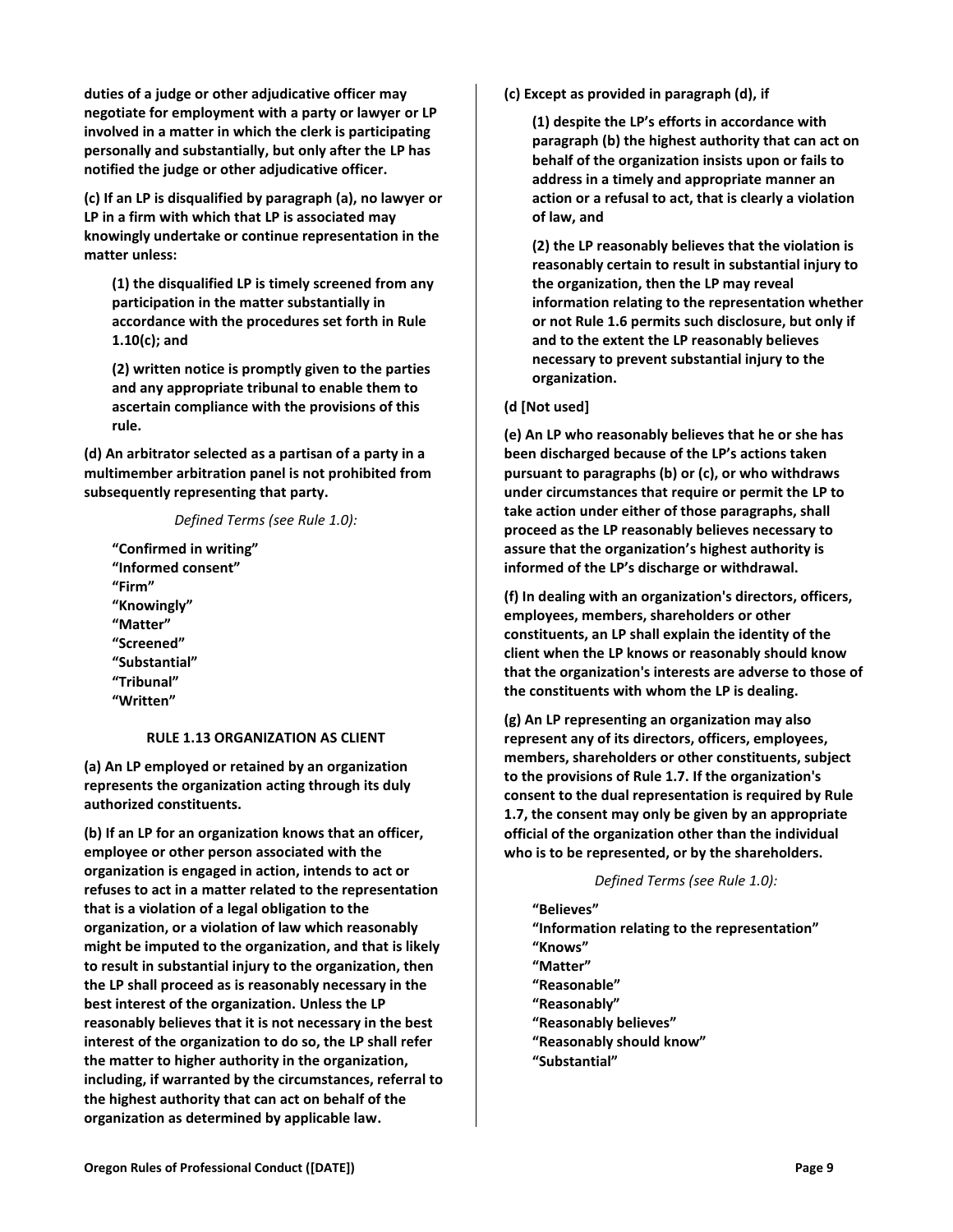### **RULE 1.14 CLIENT WITH DIMINISHED CAPACITY**

<span id="page-9-0"></span>**(a) When a client's capacity to make adequately considered decisions in connection with a representation is diminished, whether because of minority, mental impairment or for some other reason, the LP shall, as far as reasonably possible, maintain a normal client-LP relationship with the client.**

**(b) When the LP reasonably believes that the client has diminished capacity, is at risk of substantial physical, financial or other harm unless action is taken and cannot adequately act in the client's own interest, the LP may take reasonably necessary protective action within the scope of the LP license (if any), and may consult with individuals or entities that have the ability to take action to protect the client and, in appropriate cases, seek the appointment of a guardian ad litem.**

**(c) Information relating to the representation of a client with diminished capacity is protected by Rule 1.6. When taking protective action pursuant to paragraph (b), the LP is impliedly authorized under Rule 1.6(a) to reveal information about the client, but only to the extent reasonably necessary to protect the client's interests.**

*Defined Terms (see Rule 1.0):*

**"Believes"**

**"Information relating to the representation of a client"**

**"Reasonably" "Reasonably believes" "Substantial"**

# **RULE 1.15-1 SAFEKEEPING PROPERTY**

<span id="page-9-1"></span>**(a) An LP shall hold property of clients or third persons that is in an LP's possession separate from the LP's own property. Funds, including advances for costs and expenses and escrow and other funds held for another, shall be kept in a separate "Lawyer Trust Account" maintained in the jurisdiction where the LP's office is situated. Each lawyer trust account shall be an interest bearing account in a financial institution selected by the LP or law firm in the exercise of reasonable care. Lawyer trust accounts shall conform to the rules in the jurisdictions in which the accounts are maintained. Other property shall be identified as such and appropriately safeguarded. Complete records of such account funds and other property shall be kept by the LP and shall be preserved for a period of five years after termination of the representation.**

**(b) An LP may deposit the LP's own funds in a lawyer trust account for the sole purposes of paying bank service charges or meeting minimum balance requirements on that account, but only in amounts necessary for those purposes.**

**(c) An LP shall deposit into a lawyer trust account legal fees and expenses that have been paid in advance, to be withdrawn by the LP only as fees are earned or expenses incurred, unless the fee is denominated as "earned on receipt," "nonrefundable" or similar terms and complies with Rule 1.5(c)(3).** 

**(d) Upon receiving funds or other property in which a client or third person has an interest, an LP shall promptly notify the client or third person. Except as stated in this rule or otherwise permitted by law or by agreement with the client, an LP shall promptly deliver to the client or third person any funds or other property that the client or third person is entitled to receive and, upon request by the client or third person, shall promptly render a full accounting regarding such property.**

**(e) When in the course of representation an LP is in possession of property in which two or more persons (one of whom may be the LP) claim interests, the property shall be kept separate by the LP until the dispute is resolved. The LP shall promptly distribute all portions of the property as to which the interests are not in dispute.**

*Defined Terms (see Rule 1.0):*

**"Law firm" "Reasonable"**

# <span id="page-9-2"></span>**RULE 1.15-2 IOLTA ACCOUNTS AND TRUST ACCOUNT OVERDRAFT NOTIFICATION**

**(a) A lawyer trust account for client funds that cannot earn interest in excess of the costs of generating such interest ("net interest") shall be referred to as an IOLTA (Interest on Lawyer Trust Accounts) account. IOLTA accounts shall be operated in accordance with this rule and with operating regulations and procedures as may be established by the Oregon State Bar with the approval of the Oregon Supreme Court.**

**(b) All client funds shall be deposited in the LP's or firm's IOLTA account unless a particular client's funds can earn net interest. All interest earned by funds held in the IOLTA account shall be paid to the Oregon Law Foundation as provided in this rule.**

**(c) Client funds that can earn net interest shall be deposited in an interest bearing trust account for the client's benefit and the net interest earned by funds in such an account shall be held in trust as property of the client in the same manner as is provided in paragraphs (a) through (d) of Rule 1.15-1 for the principal funds of the client. The interest bearing account shall be either:**

**(1) a separate account for each particular client or client matter; or**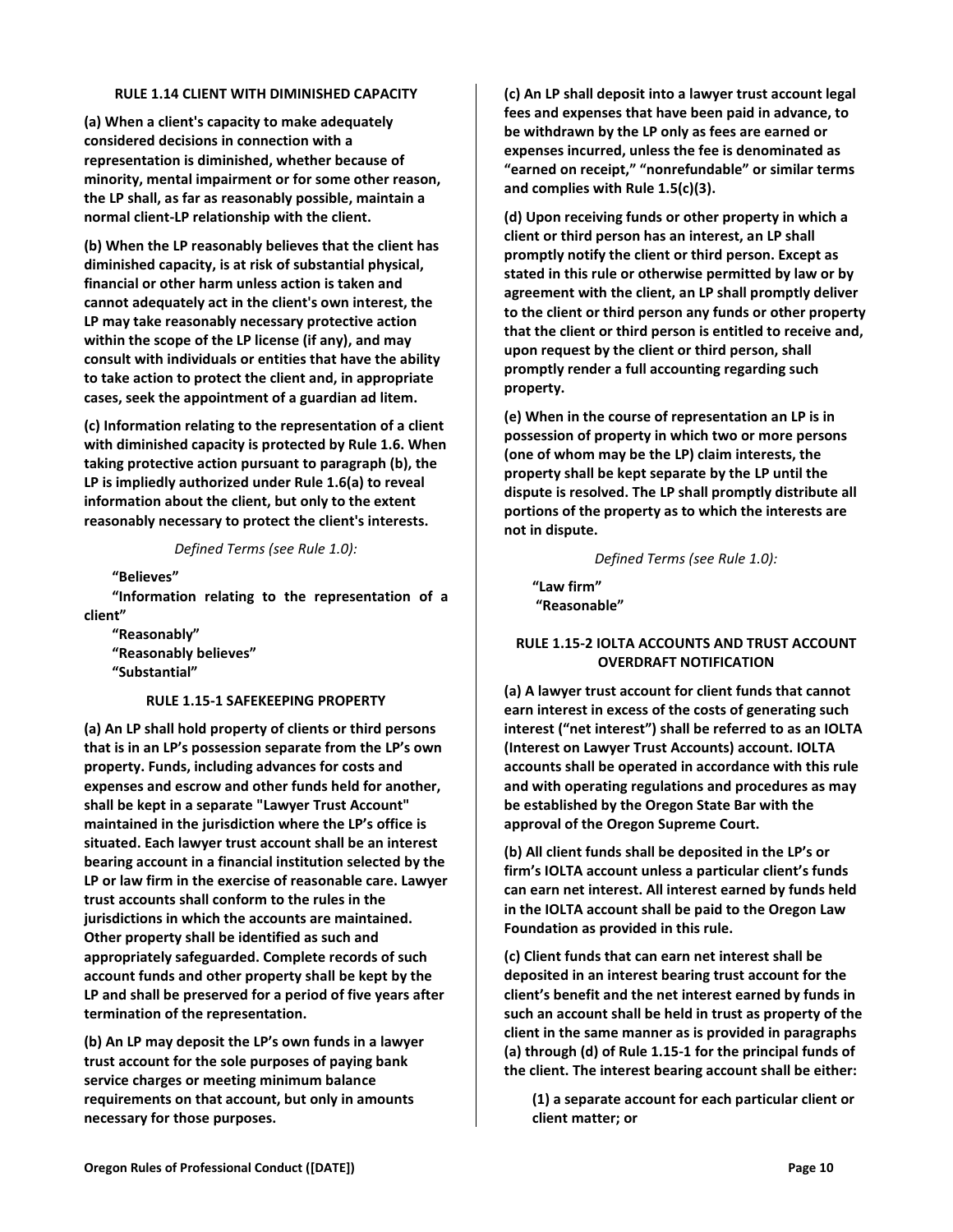**(2) a pooled lawyer trust account with subaccounting which will provide for computation of interest earned by each client's funds and the payment thereof, net of any bank service charges, to each client.**

**(d) In determining whether client funds can or cannot earn net interest, the LP or law firm shall consider the following factors:**

**(1) the amount of the funds to be deposited;**

**(2) the expected duration of the deposit, including the likelihood of delay in the matter for which the funds are held;**

**(3) the rates of interest at financial institutions where the funds are to be deposited;**

**(4) the cost of establishing and administering a separate interest bearing lawyer trust account for the client's benefit, including service charges imposed by financial institutions, the cost of the LP's or law firm's services, and the cost of preparing any tax-related documents to report or account for income accruing to the client's benefit;**

**(5) the capability of financial institutions, the LPlawyer or the law firm to calculate and pay income to individual clients; and**

**(6) any other circumstances that affect the ability of the client's funds to earn a net return for the client.**

**(e) The LP or firm shall review the IOLTA account at reasonable intervals to determine whether circumstances have changed that require further action with respect to the funds of a particular client.**

**(f) If an LP or firm determines that a particular client's funds in an IOLTA account either did or can earn net interest, the LP shall transfer the funds into an account specified in paragraph (c) of this rule and request a refund for the lesser of either: any interest earned by the client's funds and remitted to the Oregon Law Foundation; or the interest the client's funds would have earned had those funds been placed in an interest bearing account for the benefit of the client at the same bank.**

**(1) The request shall be made in writing to the Oregon Law Foundation within a reasonable period of time after the interest was remitted to the Foundation and shall be accompanied by written verification from the financial institution of the interest amount.**

**(2) The Oregon Law Foundation will not refund more than the amount of interest it received from the client's funds in question. The refund shall be remitted to the financial institution for transmittal**  **to the LP or firm, after appropriate accounting and reporting.**

**(g) No earnings from a lawyer trust account shall be made available to an LP or the LP's firm.**

**(h) An LP or firm may maintain a lawyer trust account only at a financial institution that:**

**(1) is authorized by state or federal banking laws to transact banking business in the state where the account is maintained;**

**(2) is insured by the Federal Deposit Insurance Corporation or an analogous federal government agency;**

**(3) has entered into an agreement with the Oregon Law Foundation:**

**(i) to remit to the Oregon Law Foundation, at least quarterly, interest earned by the IOLTA account, computed in accordance with the institution's standard accounting practices, less reasonable service charges, if any; and**

**(ii) to deliver to the Oregon Law Foundation a report with each remittance showing the name of the LP or firm for whom the remittance is sent, the number of the IOLTA account as assigned by the financial institution, the average daily collected account balance or the balance on which the interest remitted was otherwise computed for each month for which the remittance is made, the rate of interest applied, the period for which the remittance is made, and the amount and description of any service charges deducted during the remittance period; and**

**(4) has entered into an overdraft notification agreement with the Oregon State Bar requiring the financial institution to report to the Oregon State Bar Disciplinary Counsel when any properly payable instrument is presented against such account containing insufficient funds, whether or not the instrument is honored.**

**(i) Overdraft notification agreements with financial institutions shall require that the following information be provided in writing to Disciplinary Counsel within ten banking days of the date the item was returned unpaid:**

- **(1) the identity of the financial institution;**
- **(2) the identity of the LP or firm;**
- **(3) the account number; and**

**(4) either (i) the amount of the overdraft and the date it was created; or (ii) the amount of the returned instrument and the date it was returned.**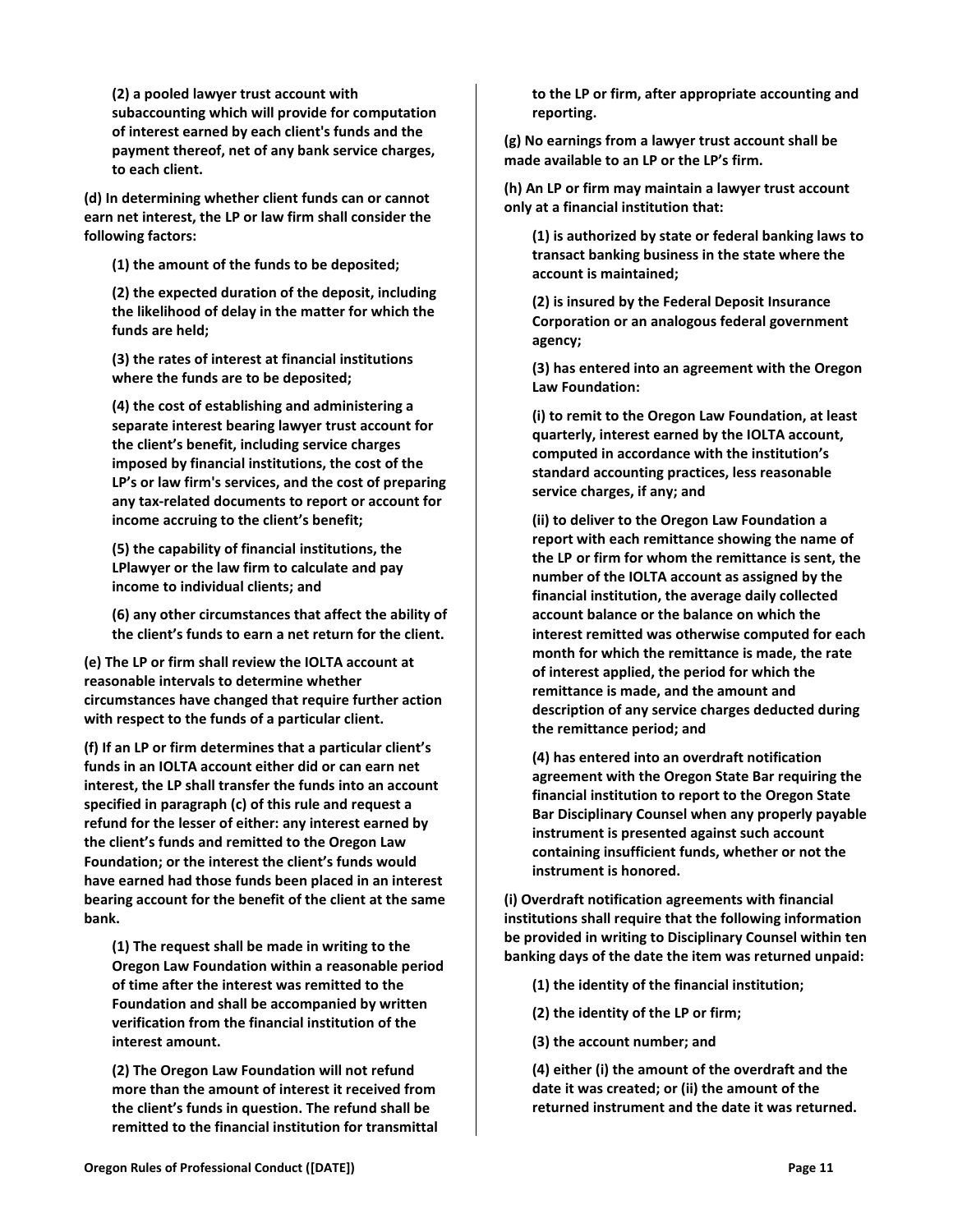**(j) Agreements between financial institutions and the Oregon State Bar or the Oregon Law Foundation shall apply to all branches of the financial institution. Such agreements shall not be canceled except upon a thirtyday notice in writing to OSB Disciplinary Counsel in the case of a trust account overdraft notification agreement or to the Oregon Law Foundation in the case of an IOLTA agreement.**

**(k) Nothing in this rule shall preclude financial institutions which participate in any trust account overdraft notification program from charging LPs or firms for the reasonable costs incurred by the financial institutions in participating in such program.**

**(l) Every LP who receives notification from a financial institution that any instrument presented against his or her lawyer trust account was presented against insufficient funds, whether or not the instrument was honored, shall promptly notify Disciplinary Counsel in writing of the same information required by paragraph (i). The LP shall include a full explanation of the cause of the overdraft.**

**(m) For the purposes of paragraph (h)(3), "service charges" are limited to the institution's following customary check and deposit processing charges: monthly maintenance fees, per item check charges, items deposited charges and per deposit charges. Any other fees or transactions costs are not "service charges" for purposes of paragraph (h)(3) and must be paid by the lawyer or law firm.**

*Defined Terms (see Rule 1.0)* **"Firm" "Law Firm" "Matter" "Reasonable" "Writing" "Written"**

#### <span id="page-11-0"></span>**RULE 1.16 DECLINING OR TERMINATING REPRESENTATION**

**(a) Except as stated in paragraph (c), an LP shall not represent a client or, where representation has commenced, shall withdraw from the representation of a client if:**

**(1) the representation will result in violation of the Rules of Professional Conduct for Licensed Paralegals or other law;**

**(2) the LP's physical or mental condition materially impairs the LP's ability to represent the client; or**

**(3) the LP is discharged; or**

**(4) the continued representation will exceed the LP's limited license.**

**(b) Except as stated in paragraph (c), an LP may withdraw from representing a client if:**

**(1) withdrawal can be accomplished without material adverse effect on the interests of the client;**

**(2) the client persists in a course of action involving the LP'ss services that the LP reasonably believes is criminal or fraudulent;**

**(3) the client has used the LP's's services to perpetrate a crime or fraud;**

**(4) the client insists upon taking action that the LP considers repugnant or with which the LP has a fundamental disagreement;**

**(5) the client fails substantially to fulfill an obligation to the LP regarding the LP's services and has been given reasonable warning that the LP will withdraw unless the obligation is fulfilled;**

**(6) the representation will result in an unreasonable financial burden on the LP or has been rendered unreasonably difficult by the client; or** 

**(7) other good cause for withdrawal exists.**

**(c) An LP must comply with applicable law requiring notice to or permission of a tribunal when terminating a representation. When ordered to do so by a tribunal, an LP shall continue representation notwithstanding good cause for terminating the representation.**

**(d) Upon termination of representation, an LP shall take steps to the extent reasonably practicable to protect a client's interests, such as giving reasonable notice to the client, allowing time for employment of other representation, surrendering papers and property to which the client is entitled and refunding any advance payment of fee or expense that has not been earned or incurred. The LP may retain papers, personal property and money of the client to the extent permitted by other law.**

*Defined Terms (see Rule 1.0):*

**"Believes" "Fraud" "Fraudulent" "Reasonable" "Reasonably" "Reasonably believes" "Substantial" "Tribunal"**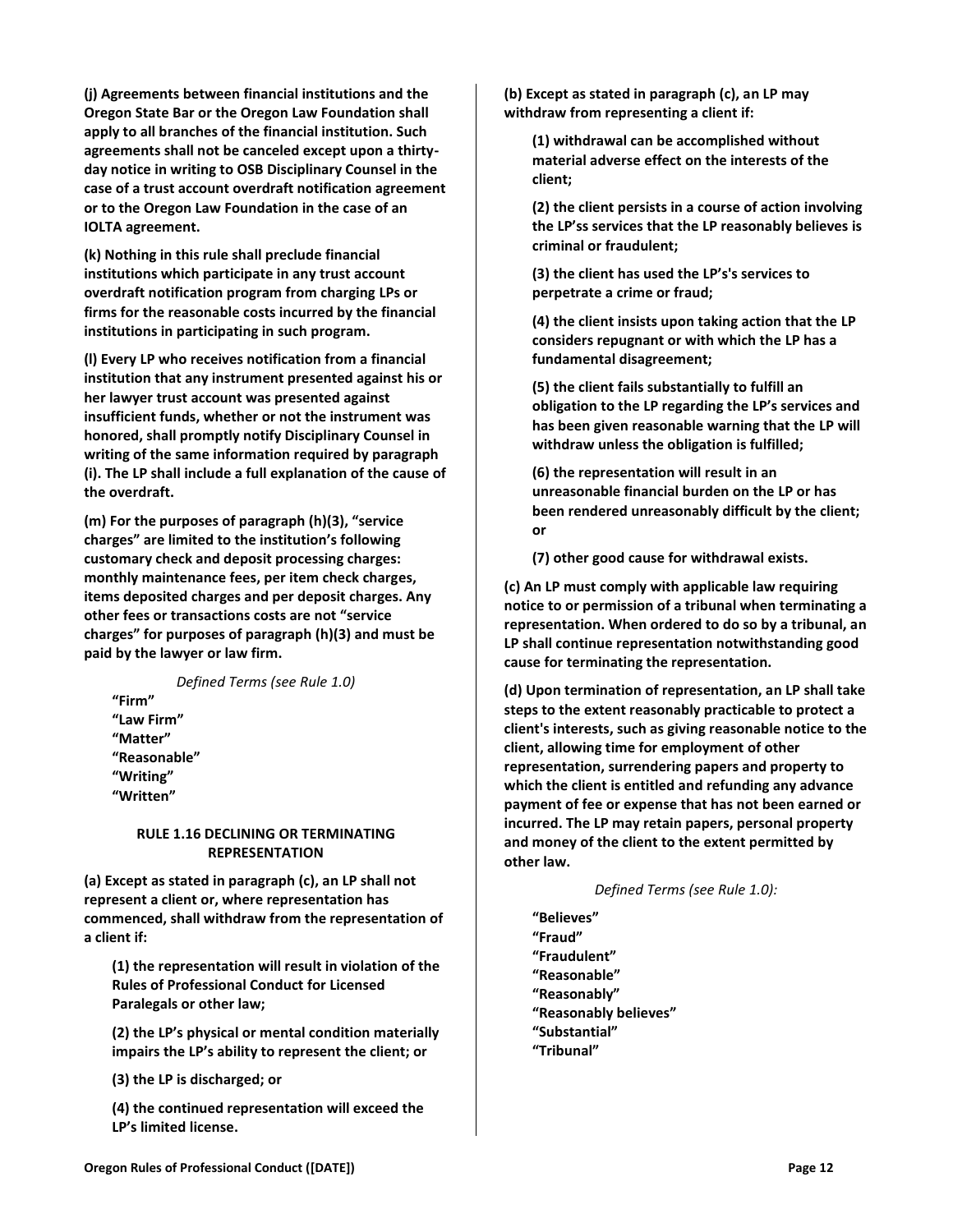### **RULE 1.17 SALE OF LAW PRACTICE**

<span id="page-12-0"></span>**(a) An LP or LP firm may sell or purchase all or part of an LP practice, including goodwill, in accordance with this rule.**

**(b) The selling LP, or the selling LP's legal representative, in the case of a deceased or disabled LP, shall provide written notice of the proposed sale to each current client whose legal work is subject to transfer, by certified mail, return receipt requested, to the client's last known address. The notice shall include the following information:**

**(1) that a sale is proposed;**

**(2) the identity of the purchasing lawyer or law firm or LP or LP firm, including the office address(es), and a brief description of the size and nature of the purchasing lawyer's or law firm's or LP's or LP firm's practice;**

**(3) that the client may object to the transfer of its legal work, may take possession of any client files and property, and may retain counsel other than the purchasing lawyer or law firm or purchasing LP or LP firm;**

**(4) that the client's legal work will be transferred to the purchasing lawyer or law firm or LP or LP firm, who will then take over the representation and act on the client's behalf, if the client does not object to the transfer within forty-five (45) days after the date the notice was mailed; and**

**(5) whether the selling LP will withdraw from the representation not less than forty-five (45) days after the date the notice was mailed, whether or not the client consents to the transfer of its legal work.**

**(c) The notice may describe the purchasing lawyer or law firm's or LP's or LP firm's qualifications, including the selling LP's opinion of the purchasing lawyer or law firm's or LP or LP firm's suitability and competence to assume representation of the client, but only if the selling LP has made a reasonable effort to arrive at an informed opinion.**

**(d) If certified mail is not effective to give the client notice, the selling lawyer shall take such steps as may be reasonable under the circumstances to give the client actual notice of the proposed sale and the other information required in subsection (b).**

**(e) A client's consent to the transfer of its legal work to the purchasing lawyer or law firm will be presumed if no objection is received within forty-five (45) days after the date the notice was mailed.**

**(f) If substitution of counsel is required by the rules of a tribunal in which a matter is pending, the selling lawyer shall assure that substitution of counsel is made.**

**(g) The fees charged clients shall not be increased by reason of the sale except upon agreement of the client.**

**(h) The sale of a law practice may be conditioned on the selling lawyer's ceasing to engage in the private practice of law or some particular area of practice for a reasonable period within the geographic area in which the practice has been conducted.**

*Defined Terms (see Rule 1.0):*

**"Known" "Law firm" "Matter" "Reasonable" "Tribunal" "Written"**

### **RULE 1.18 DUTIES TO PROSPECTIVE CLIENT**

<span id="page-12-1"></span>**(a) A person who consults with an LP about the possibility of forming a client-LP relationship with respect to a matter is a prospective client.**

**(b) Even when no client-LP relationship ensues, an LP who has learned information from a prospective client shall not use or reveal that information, except as Rule 1.9 would permit with respect to information of a former client.**

**(c) An LP subject to paragraph (b) shall not represent a client with interests materially adverse to those of a prospective client in the same or a substantially related matter if the LP received information from the prospective client that could be significantly harmful to that person in the matter, except as provided in paragraph (d). If an LP is disqualified from representation under this paragraph, no LP or lawyer in a firm with which that LP is associated may knowingly undertake or continue representation in such a matter, except as provided in paragraph (d).**

**(d) When the LP has received disqualifying information as defined in paragraph (c), representation is permissible if:**

**(1) both the affected client and the prospective client have given informed consent, confirmed in writing, or:**

**(2) the LP who received the information took reasonable measures to avoid exposure to more disqualifying information than was reasonably necessary to determine whether to represent the prospective client; and** 

**(i) the disqualified LP is timely screened from any participation in the matter; and**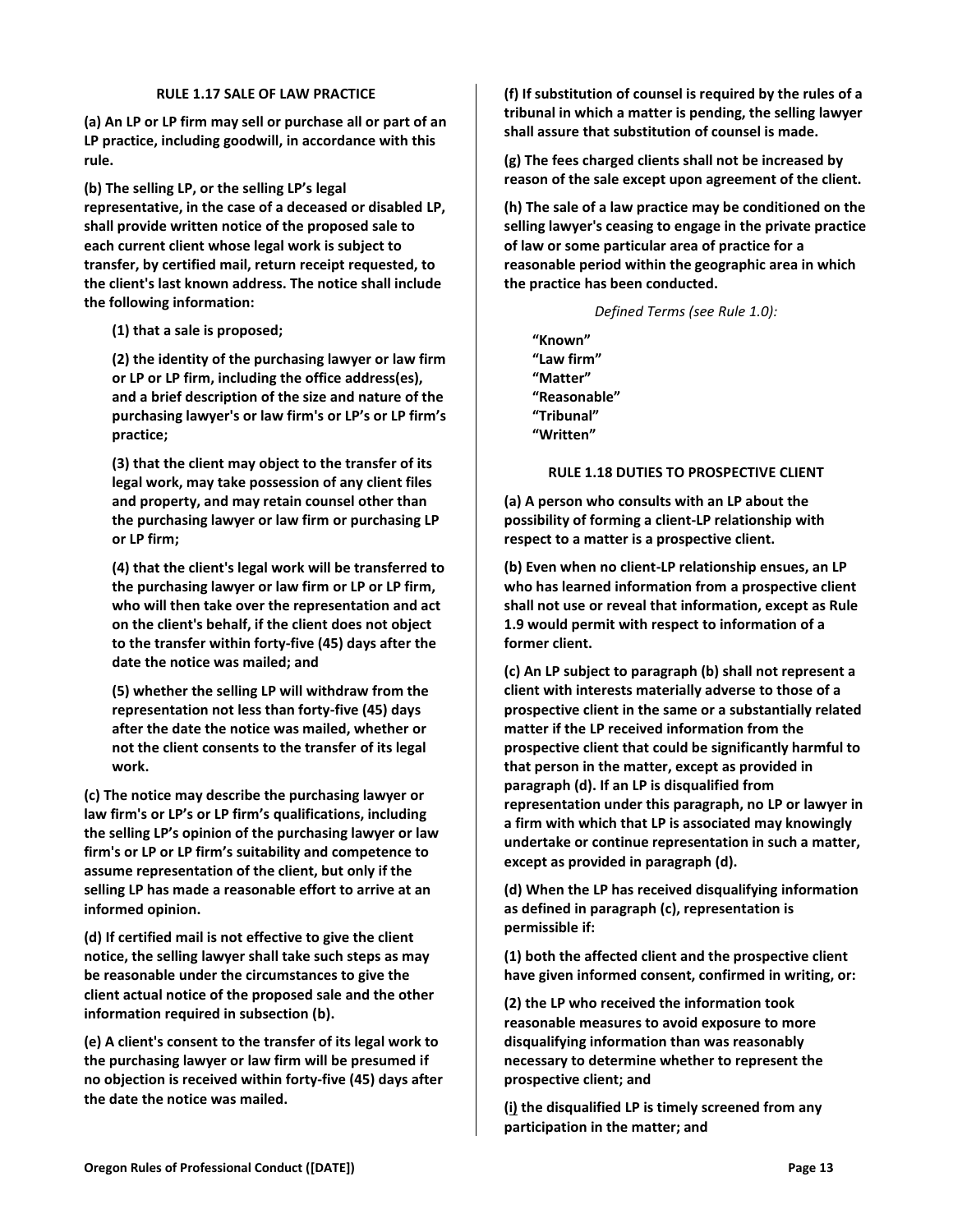**(ii) written notice is promptly given to the prospective client**

*Defined Terms (see Rule 1.0):*

**"Confirmed in writing" "Informed consent" "Firm" "Knowingly" "Matter" "Screened" "Substantial" "Written"**

# *COUNSELOR*

# **RULE 2.1 ADVISOR**

<span id="page-13-1"></span><span id="page-13-0"></span>**In representing a client, an LP shall exercise independent professional judgment and render candid advice. In rendering advice, an LP may refer not only to law but to other considerations such as moral, economic, social and political factors, that may be relevant to the client's situation.**

# **RULE 2.2 [RESERVED]**

# <span id="page-13-3"></span><span id="page-13-2"></span>**RULE 2.3 EVALUATION FOR USE BY THIRD PERSONS**

**(a) An LP may provide an evaluation of a matter affecting a client for the use of someone other than the client if the LP reasonably believes that making the evaluation is compatible with other aspects of the LP's relationship with the client.**

**(b) When the LP knows or reasonably should know that the evaluation is likely to affect the client's interests materially and adversely, the LP shall not provide the evaluation unless the client gives informed consent.**

**(c) Except as disclosure is authorized in connection with a report of an evaluation, information relating to the evaluation is otherwise protected by Rule 1.6.**

*Defined Terms (see Rule 1.0):*

**"Believes" "Informed consent" "Knows" "Matter" "Reasonably believes" "Reasonably should know"**

# **RULE 2.4 LAWYER SERVING AS MEDIATOR**

<span id="page-13-4"></span>**(a) An LP serving as a mediator:**

**(1) shall not act as an LP for any party against another party in the matter in mediation or in any related proceeding; and**

**(2) must clearly inform the parties of and obtain the parties' consent to the LP's role as mediator.**

**(b) An LP serving as a mediator:**

**(1) may prepare documents that memorialize and implement the agreement reached in mediation;**

**(2) shall recommend that each party seek independent legal advice before executing the documents; and**

**(3) with the consent of all parties, may record or may file the documents in court.**

**(c) The requirements of Rule 2.4(a)(2) and (b)(2) shall not apply to mediation programs established by operation of law or court order.**

*Defined Terms (see Rule 1.0):*

<span id="page-13-5"></span>**"Matter"**

# *ADVOCATE*

# <span id="page-13-6"></span>**RULE 3.1 MERITORIOUS CLAIMS AND CONTENTIONS**

**In representing a client or the LP's own interests, an LP shall not knowingly bring or defend a proceeding, assert a position therein, delay a trial or take other action on behalf of a client, unless there is a basis in law and fact for doing so that is not frivolous, which includes a good faith argument for an extension, modification or reversal of existing law, except that the respondent in a proceeding that could result in incarceration may, nevertheless so defend the proceeding as to require that every element of the case be established.**

*Defined Terms (see Rule 1.0):*

<span id="page-13-7"></span>**"Knowingly"**

# **RULE 3.2 [RESERVED]**

#### **RULE 3.3 CANDOR TOWARD THE TRIBUNAL**

<span id="page-13-8"></span>**(a) An LP shall not knowingly:**

**(1) make a false statement of fact or law to a tribunal or fail to correct a false statement of material fact or law previously made to the tribunal by the LP;**

**(2) fail to disclose to the tribunal legal authority in the controlling jurisdiction known to the LP to be directly adverse to the position of the client and not disclosed by opposing counsel;** 

**(3) offer evidence that the LP knows to be false. If an LP, the LP's client, or a witness called by the LP, has offered material evidence and the LP comes to know of its falsity, the LP shall take reasonable**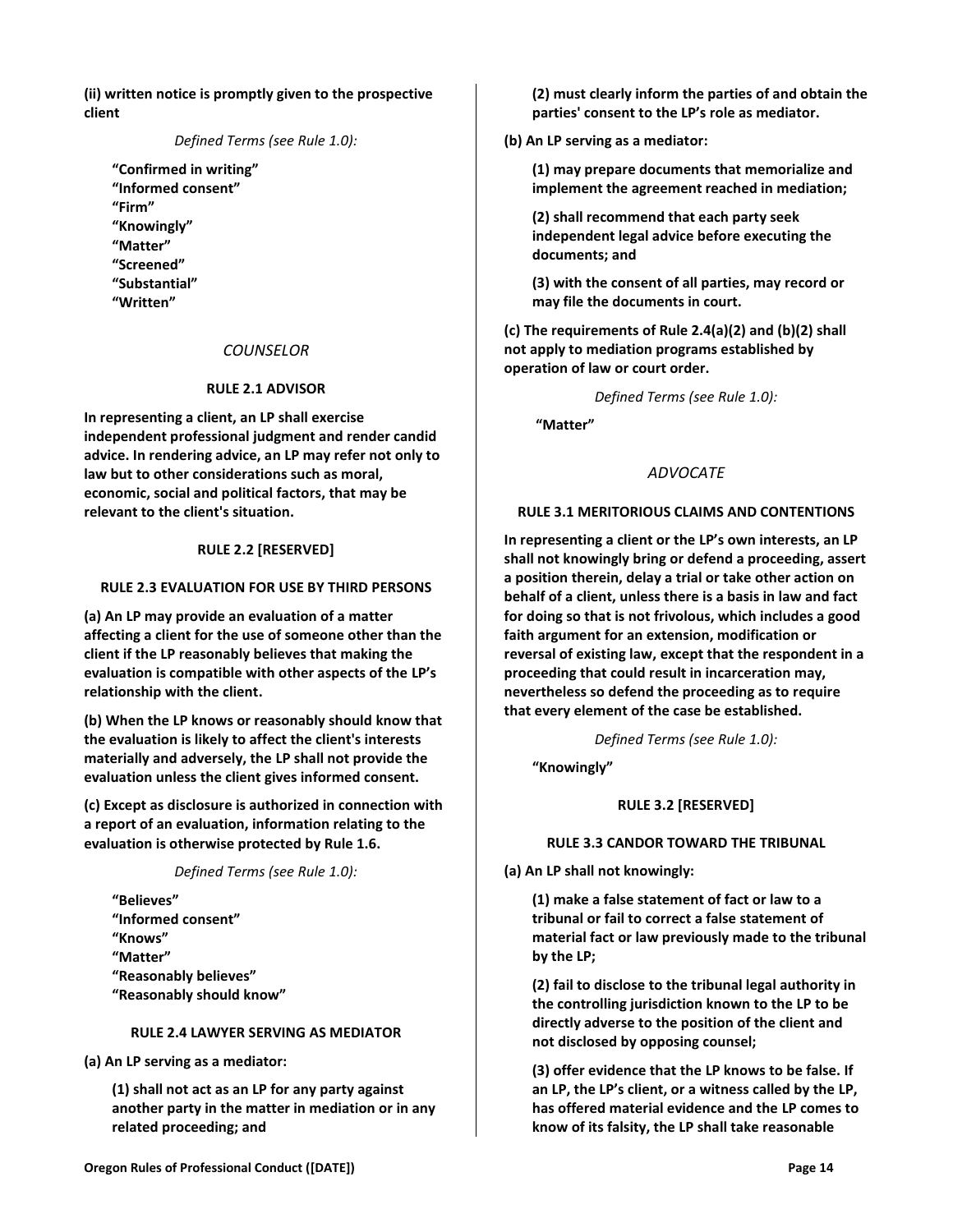**remedial measures, including, if permitted, disclosure to the tribunal. An LP may refuse to offer evidence that the LP reasonably believes is false;**

**(4) conceal or fail to disclose to a tribunal that which the LP is required by law to reveal; or**

**(5) engage in other illegal conduct or conduct contrary to these Rules.**

**(b) An LP who represents a client in an adjudicative proceeding and who knows that a person intends to engage, is engaging or has engaged in criminal or fraudulent conduct related to the proceeding shall take reasonable remedial measures, including, if permitted, disclosure to the tribunal.**

**(c) The duties stated in paragraphs (a) and (b) continue to the conclusion of the proceeding, but in no event require disclosure of information otherwise protected by Rule 1.6.**

**(d) In an ex parte proceeding, an LP shall inform the tribunal of all material facts known to the LP that will enable the tribunal to make an informed decision, whether or not the facts are adverse.**

#### *Defined Terms (see Rule 1.0):*

**"Believes" "Fraudulent" "Knowingly" "Known" "Knows" "Matter" "Reasonable" "Reasonably believes" "Tribunal"**

<span id="page-14-0"></span>**Rule 3.4 Fairness to Opposing Party and Counsel**

**An LP shall not:**

**(a) knowingly and unlawfully obstruct another party's access to evidence or unlawfully alter, destroy or conceal a document or other material having potential evidentiary value. An LP shall not counsel or assist another person to do any such act;**

**(b) falsify evidence; counsel or assist a witness to testify falsely; offer an inducement to a witness that is prohibited by law; or pay, offer to pay, or acquiesce in payment of compensation to a witness contingent upon the content of the witness's testimony or the outcome of the case; except that an LP may advance, guarantee or acquiesce in the payment of:**

**(1) expenses reasonably incurred by a witness in attending or testifying;**

**(2) reasonable compensation to a witness for the witness's loss of time in attending or testifying; or**

**(3) a reasonable fee for the professional services of an expert witness.**

**(c) knowingly disobey an obligation under the rules of a tribunal, except for an open refusal based on an assertion that no valid obligation exists;**

**(d) in pretrial procedure, knowingly make a frivolous discovery request or fail to make reasonably diligent effort to comply with a legally proper discovery request by an opposing party;**

**(e) in trial, allude to any matter that the LP's does not reasonably believe is relevant or that will not be supported by admissible evidence, assert personal knowledge of facts in issue except when testifying as a witness, or state a personal opinion as to the justness of a cause, the credibility of a witness, or the culpability of a civil litigant;** 

**(f) advise or cause a person to secrete himself or herself or to leave the jurisdiction of a tribunal for purposes of making the person unavailable as a witness therein; or**

**(g) threaten to present criminal charges to obtain an advantage in a civil matter unless the LP reasonably believes the charge to be true and if the purpose of the LP is to compel or induce the person threatened to take reasonable action to make good the wrong which is the subject of the charge.**

*Defined Terms (see Rule 1.0):*

**"Believes" "Knowingly" "Matter" "Reasonable" "Reasonably" "Reasonably believes" "Tribunal"**

# <span id="page-14-1"></span>**RULE 3.5 IMPARTIALITY AND DECORUM OF THE TRIBUNAL**

**An LP shall not:**

**(a) seek to influence a judge, juror, prospective juror or other official by means prohibited by law;**

**(b) communicate ex parte on the merits of a cause with such a person during the proceeding unless authorized to do so by law or court order;**

**(d) engage in conduct intended to disrupt a tribunal.**

*Defined Terms (see Rule 1.0):*

**"Known" "Tribunal"**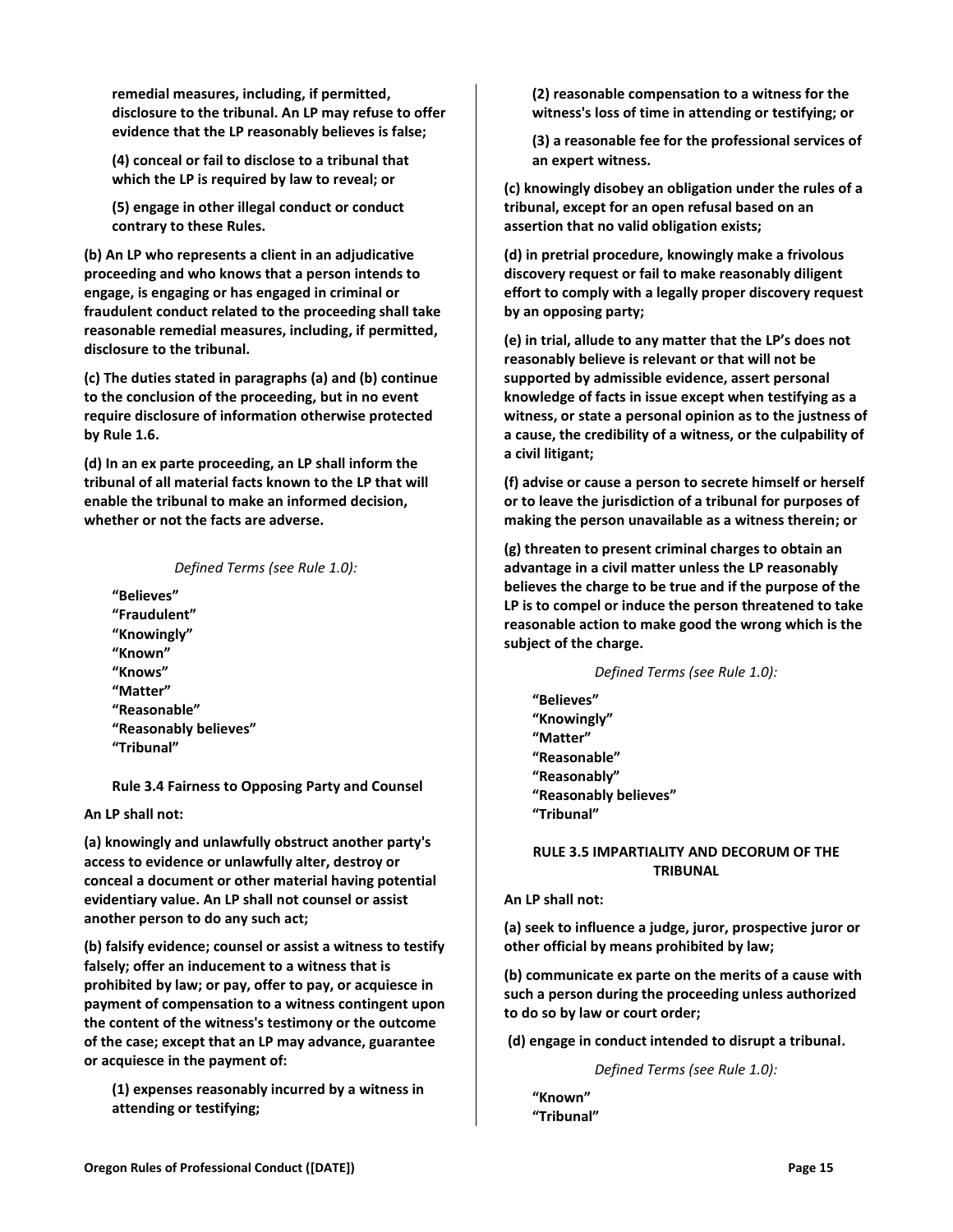#### **RULE 3.6 TRIAL PUBLICITY**

<span id="page-15-0"></span>**(a) An LP who is participating or has participated in the investigation or litigation of a matter shall not make an extrajudicial statement that the LP knows or reasonably should know will be disseminated by means of public communication and will have a substantial likelihood of materially prejudicing an adjudicative proceeding in the matter.**

**(b) Notwithstanding paragraph (a), an LP may state:**

**(1) the claim, offense or defense involved and, except when prohibited by law, the identity of the persons involved;**

**(2) information contained in a public record;**

**(3) that an investigation of a matter is in progress;**

**(4) the scheduling or result of any step in litigation;**

**(5) a request for assistance in obtaining evidence and information necessary thereto;**

**(6) a warning of danger concerning the behavior of a person involved, when there is reason to believe that there exists the likelihood of substantial harm to an individual or to the public interest.**

**(c) Notwithstanding paragraph (a), an LP may:**

**(1) reply to charges of misconduct publicly made against the LP; or**

**( 2) participate in the proceedings of legislative, administrative or other investigative bodies.**

**(d) No LP associated in a firm or government agency with a lawyer or LP subject to paragraph (a) shall make a statement prohibited by paragraph (a).**

**(e) An LP shall exercise reasonable care to prevent the LP's employees from making an extrajudicial statement that the LP would be prohibited from making under this rule.**

*Defined Terms (see Rule 1.0):*

**"Firm" "Knows" "Matter" "Reasonable" "Reasonably should know" "Substantial"**

#### <span id="page-15-1"></span>**RULE 3.7 LP AS WITNESS**

**(a) If, after undertaking employment in contemplated or pending litigation, an LP learns or it is obvious that the LP or a member of the LP's firm may be called as a witness other than on behalf of the LP's client, the LP may continue the representation until it is apparent that the LP's or firm member's testimony is or may be prejudicial to the LP's client.**

*Defined Terms (see Rule 1.0):*

<span id="page-15-2"></span>**"Firm" "Substantial"**

#### **RULE 3.8 [NOT USED]**

# <span id="page-15-3"></span>**RULE 3.9 ADVOCATE IN NONADJUDICATIVE PROCEEDINGS**

**An LP representing a client before a legislative body or administrative agency in a nonadjudicative proceeding shall disclose that the appearance is in a representative capacity and shall conform to the provisions of Rule 3.3(a) through (c), 3.4(a) through (c), and 3.5.**

### <span id="page-15-4"></span>**RULE 4.1 TRUTHFULNESS IN STATEMENTS TO OTHERS**

**In the course of representing a client an LP shall not knowingly:**

**(a) make a false statement of material fact or law to a third person; or** 

**(b) fail to disclose a material fact when disclosure is necessary to avoid assisting in an illegal or fraudulent act by a client, unless disclosure is prohibited by Rule 1.6.**

*Defined Terms (see Rule 1.0):*

<span id="page-15-5"></span>**"Fraudulent" "Knowingly"**

#### **RULE 4.2 COMMUNICATION WITH PERSON REPRESENTED BY COUNSEL**

**In representing a client or the LP's own interests, an LP shall not communicate or cause another to communicate on the subject of the representation with a person the LP knows to be represented by a lawyer or LP on that subject unless:**

**(a) the LP has the prior consent of a lawyer or LP representing such other person;**

**(b) the LP is authorized by law or by court order to do so; or**

**(c) a written agreement requires a written notice or demand to be sent to such other person, in which case a**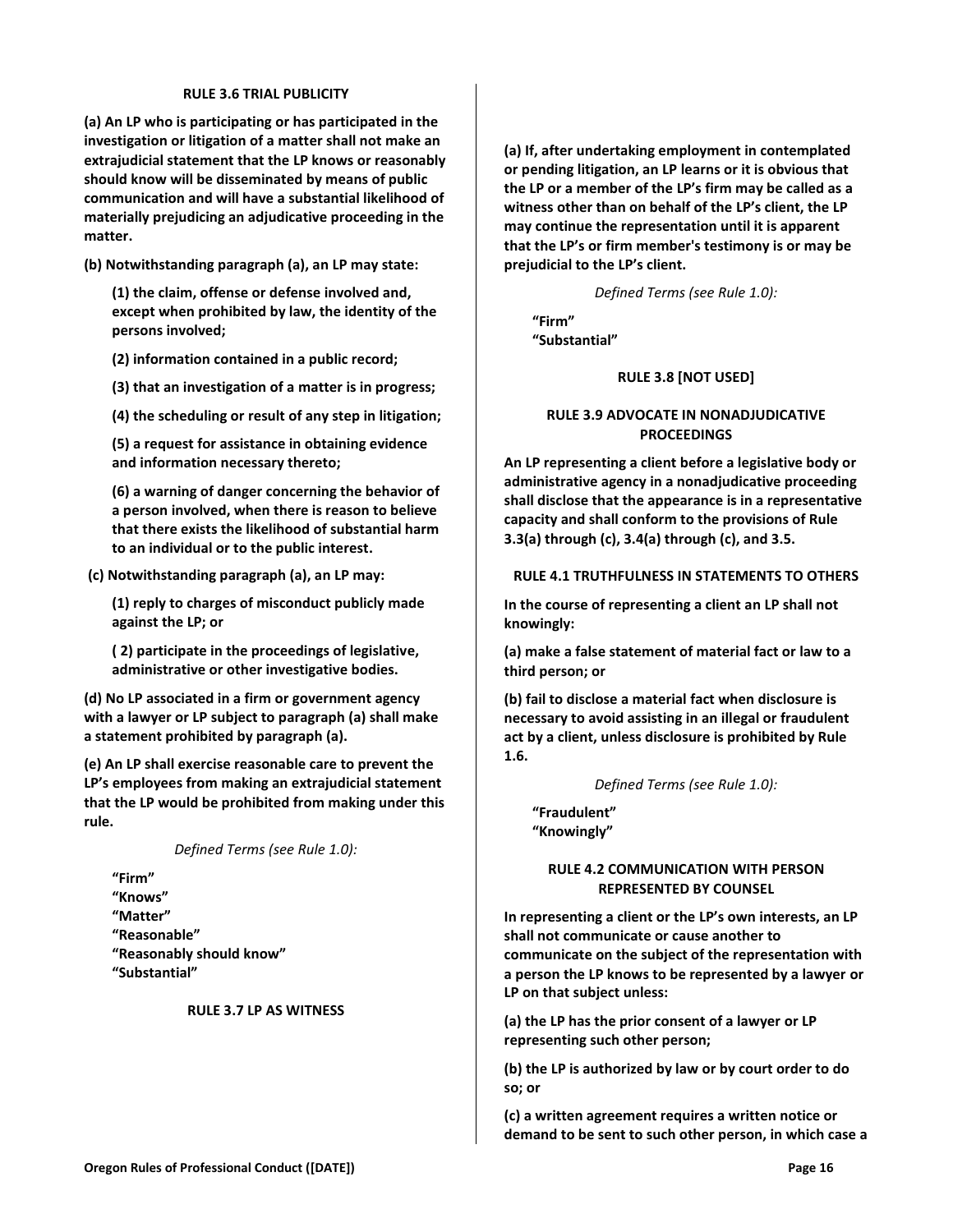**copy of such notice or demand shall also be sent to such other person's lawyer or LP.**

<span id="page-16-0"></span>*Defined Terms (see Rule 1.0):*

**"Knows" "Written"**

**Rule 4.3 Dealing with Unrepresented Persons**

**In dealing on behalf of a client or the LP's own interests with a person who is not represented by counsel, an LP shall not state or imply that the LP is disinterested. When the LP knows or reasonably should know that the unrepresented person misunderstands the LP's role in the matter, the LP shall make reasonable efforts to correct the misunderstanding. The LP shall not give legal advice to an unrepresented person, other than the advice to secure counsel, if the LP knows or reasonably should know that the interests of such a person are or have a reasonable possibility of being in conflict with the interests of the client or the LP's own interests.**

*Defined Terms (see Rule 1.0):*

**"Knows" "Matter" "Reasonable" "Reasonably should know"**

### <span id="page-16-1"></span>**RULE 4.4 RESPECT FOR THE RIGHTS OF THIRD PERSONS; INADVERTENTLY SENT DOCUMENTS**

**(a) In representing a client or the LP's own interests, an LP shall not use means that have no substantial purpose other than to embarrass, delay, harass or burden a third person, or knowingly use methods of obtaining evidence that violate the legal rights of such a person.**

**(b) An LP who receives a document or electronically stored information relating to the representation of the LP's client and knows or reasonably should know that the document or electronically stored information was inadvertently sent shall promptly notify the sender.**

*Defined Terms (see Rule 1.0):*

**"Knowingly" "Knows" "Reasonably should know" "Substantial"**

#### *LAW FIRMS AND ASSOCIATIONS*

# <span id="page-16-3"></span><span id="page-16-2"></span>**RULE 5.1 RESPONSIBILITIES OF MANAGERS AND SUPERVISORY LPS**

**An LP shall be responsible for another LP's violation of these Rules of Professional Conduct if:**

**( a) the LP orders or, with knowledge of the specific conduct, ratifies the conduct involved; or**

**( b) the LP has managerial authority in the LP firm in which the other LP practices, or has direct supervisory authority over the other LP, and knows of the conduct at a time when its consequences can be avoided or mitigated but fails to take reasonable remedial action.**

*Defined Terms (see Rule 1.0):*

**"Knowledge" "Knows" "Law Firm" "Partner" "Reasonable"**

#### <span id="page-16-4"></span>**RULE 5.2 RESPONSIBILITIES OF A SUBORDINATE LP**

**(a) An LP is bound by the Rules of Professional Conduct for Licensed Paralegals notwithstanding that the LP acted at the direction of another person.**

**(b) A subordinate LP does not violate the Rules of Professional Conduct for Licensed Paralegals if that LP acts in accordance with a supervisory lawyer's or LP's reasonable resolution of an arguable question of professional duty.**

*Defined Terms (see Rule 1.0):*

<span id="page-16-5"></span>**"Reasonable"**

### **RULE 5.3 RESPONSIBILITIES REGARDING NONLP ASSISTANCE**

**With respect to a nonLP employed or retained, supervised or directed by an LP:** 

**(a) an LP having direct supervisory authority over the nonLP shall make reasonable efforts to ensure that the person's conduct is compatible with the professional obligations of the LP; and**

**(b) except as provided by Rule 8.4(b), an LP shall be responsible for conduct of such a person that would be a violation of the Rules of Professional Conduct if engaged in by an LP if:** 

**(1) the LP orders or, with the knowledge of the specific conduct, ratifies the conduct involved; or**

**(2) the LP has direct supervisory authority over the person, and knows of the conduct at a time when its consequences can be avoided or mitigated but fails to take reasonable remedial action.**

*Defined Terms (see Rule 1.0):*

**"Knowledge" "Knows" "Law firm"**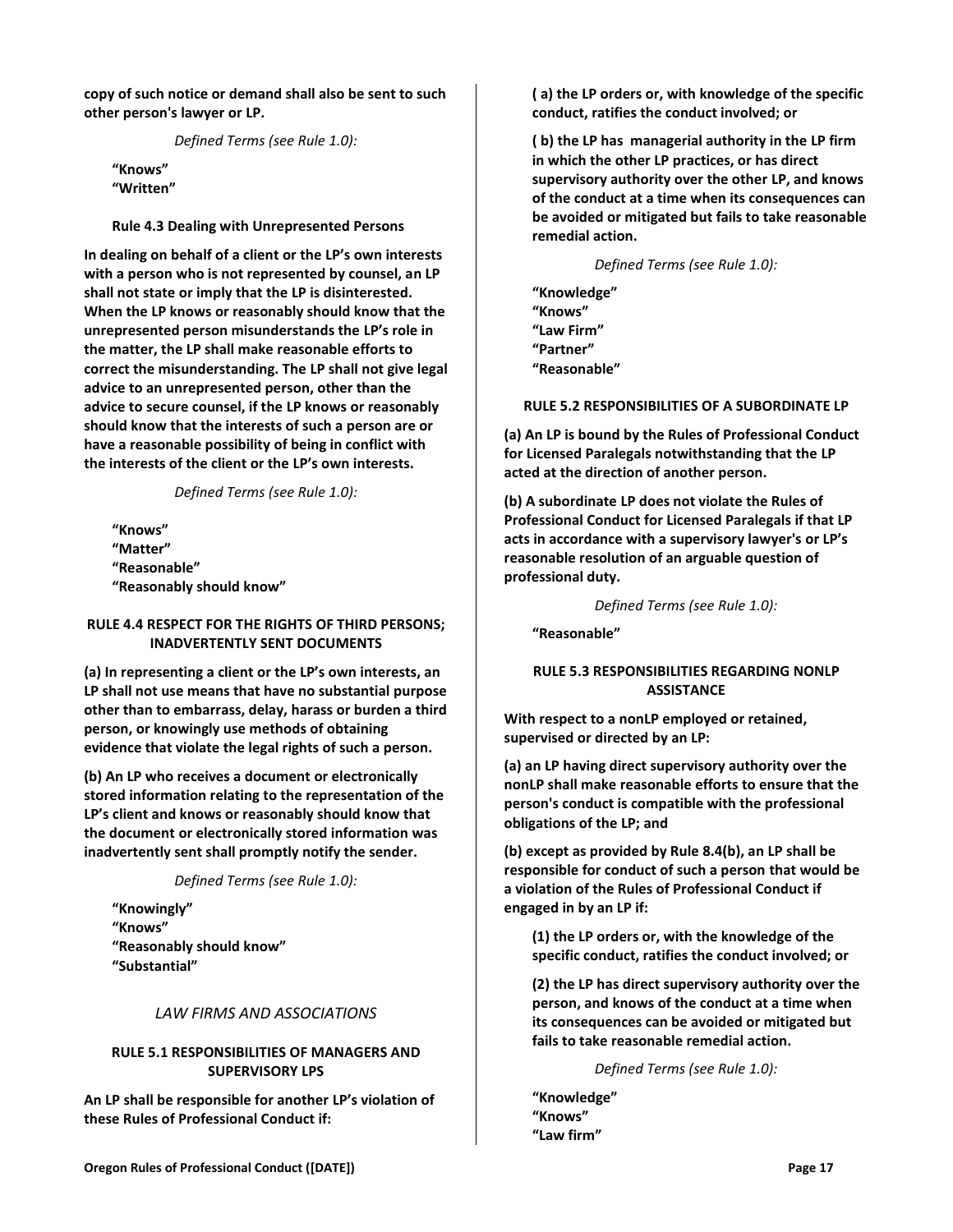**'Partner" "Reasonable"**

# <span id="page-17-0"></span>**RULE 5.4 PROFESSIONAL INDEPENDENCE OF AN LP**

**(a) An LP or LP firm shall not share legal fees with a nonlawyer or nonLP, except that:**

**(1) an agreement by an LP with the LP's firm or firm members may provide for the payment of money, over a reasonable period of time after the LP's death, to the LP's estate or to one or more specified persons.**

**(2) an LP who purchases the practice of a deceased, disabled, or disappeared LP may, pursuant to the provisions of Rule 1.17, pay to the estate or other representative of that LP the agreed-upon purchase price.** 

**(3) an LP or LP firm may include nonlawyer employees in a compensation or retirement plan, even though the plan is based in whole or in part on a profit-sharing arrangement.**

**(4) an LP may share legal fees awarded by a tribunal with a nonprofit organization that employed, retained or recommended employment of the LP in the matter; and**

**(5) an LP may pay the usual charges of a baroperated not-for-profit LP referral service, including fees calculated as a percentage of legal fees received by the LP from a referral.**

**(b) An LP shall not form a partnership with a nonlawyer or non-LP if any of the activities of the partnership consist of the practice of law.**

**(c) An LP shall not permit a person who recommends, employs, or pays the LP to render legal services for another to direct or regulate the LP's professional judgment in rendering such legal services.**

**(d) An LP shall not practice with or in the form of a professional corporation or association authorized to practice law for a profit, if:**

**(1) a nonlawyer other than an LP owns any interest therein, except that a fiduciary representative of the estate of an LP or lawyer may hold the stock or interest of the LP or lawyer for a reasonable time during administration;**

**(2) a nonlawyer other than an LP is a corporate director or officer thereof or occupies the position of similar responsibility in any form of association other than a corporation, except as authorized by law; or**

**(3) a nonlawyer other than an LP has the right to direct or control the professional judgment of an LP.**

**(e) An LP shall not refer a client to a nonlawyer other than another LP with the understanding that the LP will receive a fee, commission or anything of value in exchange for the referral, but an LP may accept gifts in the ordinary course of social or business hospitality.**

*Defined Terms (see Rule 1.0):*

**"Firm" "Law firm" "Matter" "Partner" "Reasonable"**

#### <span id="page-17-1"></span>**RULE 5.5 UNAUTHORIZED PRACTICE OF LAW; MULTIJURISDICTIONAL PRACTICE**

**(a) An LP shall not practice law outside the scope of their limited license or assist another in doing so, or practice law in a jurisdiction in violation of the regulation of the legal profession in that jurisdiction, or assist another in doing so.**

**(b) An LP who is not admitted to practice in this jurisdiction shall not:**

**(1) except as authorized by these Rules or other law, establish an office or other systematic and continuous presence in this jurisdiction for the practice of law; or**

**(2) hold out to the public or otherwise represent that the LP is admitted to practice law in this jurisdiction.**

**(c) An LP admitted in another jurisdiction, and not disbarred or suspended from practice in any jurisdiction, may provide legal services on a temporary basis in this jurisdiction that:**

**(1) are undertaken in association with an LP or lawyer who is admitted to practice in this jurisdiction and who actively participates in the matter;**

**(2) are in or reasonably related to a pending or potential proceeding before a tribunal in this or another jurisdiction, if the LP, or a person the LP is assisting, is authorized by law or order to appear in such proceeding or reasonably expects to be so authorized;**

**(3) are in or reasonably related to a pending or potential arbitration, mediation, or other alternate dispute resolution proceeding in this or another jurisdiction, if the services arise out of or are reasonably related to the LP's practice in a jurisdiction in which the LP is admitted to practice and are not services for which the forum requires pro hac vice admission;**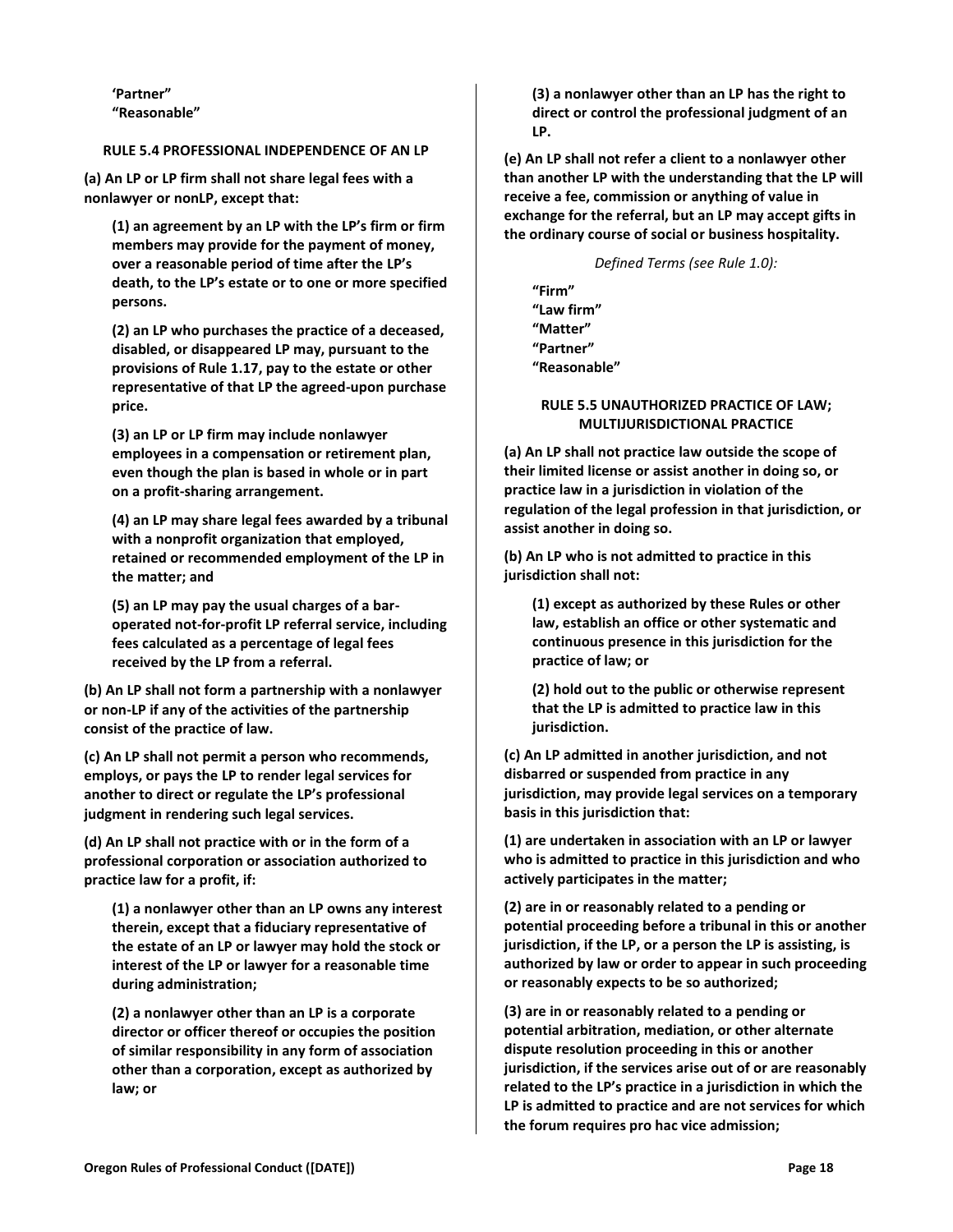**(4) are not within paragraphs (c)(2) or (c)(3) and arise out of or are reasonably related to the LP's practice in a jurisdiction in which the LP is admitted to practice; or**

**(5) are provided to the LP's employer or its organizational affiliates and are not services for which the forum requires pro hac vice admission.**

**(d) An LP admitted in another jurisdiction, and not disbarred or suspended from practice in any jurisdiction, may provide legal services in this jurisdiction that are services that the LP is authorized to provide by federal law or other law of this jurisdiction.**

**(e) An LP who provides legal services in connection with a pending or potential arbitration proceeding to be held in his jurisdiction under paragraph (c)(3) of this rule must, upon engagement by the client, certify to the Oregon State Bar that:**

**(1) the LP is in good standing in every jurisdiction in which the LP is admitted to practice; and** 

**(2) unless the LP is employed in-house or an employee of a government client in the matter, that the LP**

**(i) carries professional liability insurance substantially equivalent to that required of Oregon LPs, or** 

**(ii) has notified the LP's client in writing that the LP does not have such insurance and that Oregon law requires Oregon LPs to have such insurance.** 

**The certificate must be accompanied by the administrative fee for the appearance established by the Oregon State Bar and proof of service on the arbitrator and other parties to the proceeding.**

*Defined Terms (see Rule 1.0):*

**"Matter" "Reasonably" "Tribunal"**

# <span id="page-18-0"></span>**RULE 5.6 RESTRICTIONS ON RIGHT TO PRACTICE**

**An LP shall not participate in offering or making:**

**(a) a partnership, shareholders, operating, employment, or other similar type of agreement that restricts the right of an LP to practice after termination of the relationship, except an agreement concerning benefits upon retirement; or**

**(b) an agreement in which a direct or indirect restriction on the LP's right to practice is part of the settlement of a client controversy.**

#### <span id="page-18-2"></span><span id="page-18-1"></span>**RULE 5.7 [RESERVED]**

*PUBLIC SERVICE*

**RULE 6.1 [RESERVED]**

**RULE 6.2 [RESERVED]**

# <span id="page-18-5"></span><span id="page-18-4"></span><span id="page-18-3"></span>**RULE 6.3 MEMBERSHIP IN LEGAL SERVICES ORGANIZATION**

**An LP may serve as a director, officer or member of a legal services organization, apart from the firm in which the LP practices, notwithstanding that the organization serves persons having interests adverse to a client of the LP. The LP shall not knowingly participate in a decision or action of the organization:**

**(a) if participating in the decision or action would be incompatible with the LP's obligations to a client under Rule 1.7; or**

**(b) where the decision or action could have a material adverse effect on the representation of a client of the organization whose interests are adverse to a client of the LP.**

*Defined Terms (see Rule 1.0):*

**"Knowingly" "Law firm"**

### <span id="page-18-6"></span>**RULE 6.4 LAW REFORM ACTIVITIES AFFECTING CLIENT INTERESTS**

**An LP may serve as a director, officer or member of an organization involved in reform of the law or its administration, notwithstanding that the reform may affect the interest of a client of the LP. When the LP knows that the interest of a client may be materially benefited by a decision in which the LP participates, the LP shall disclose that fact but need not identify the client.**

*Defined Terms (see Rule 1.0):*

**"Knows"**

# <span id="page-18-7"></span>**RULE 6.5 NONPROFIT AND COURT-ANNEXED LIMITED LEGAL SERVICES PROGRAMS**

**(a) An LP who, under the auspices of a program sponsored by a nonprofit organization or court, provides short-term limited legal services to a client without expectation by either the LP or the client that the LP will provide continuing representation in the matter:**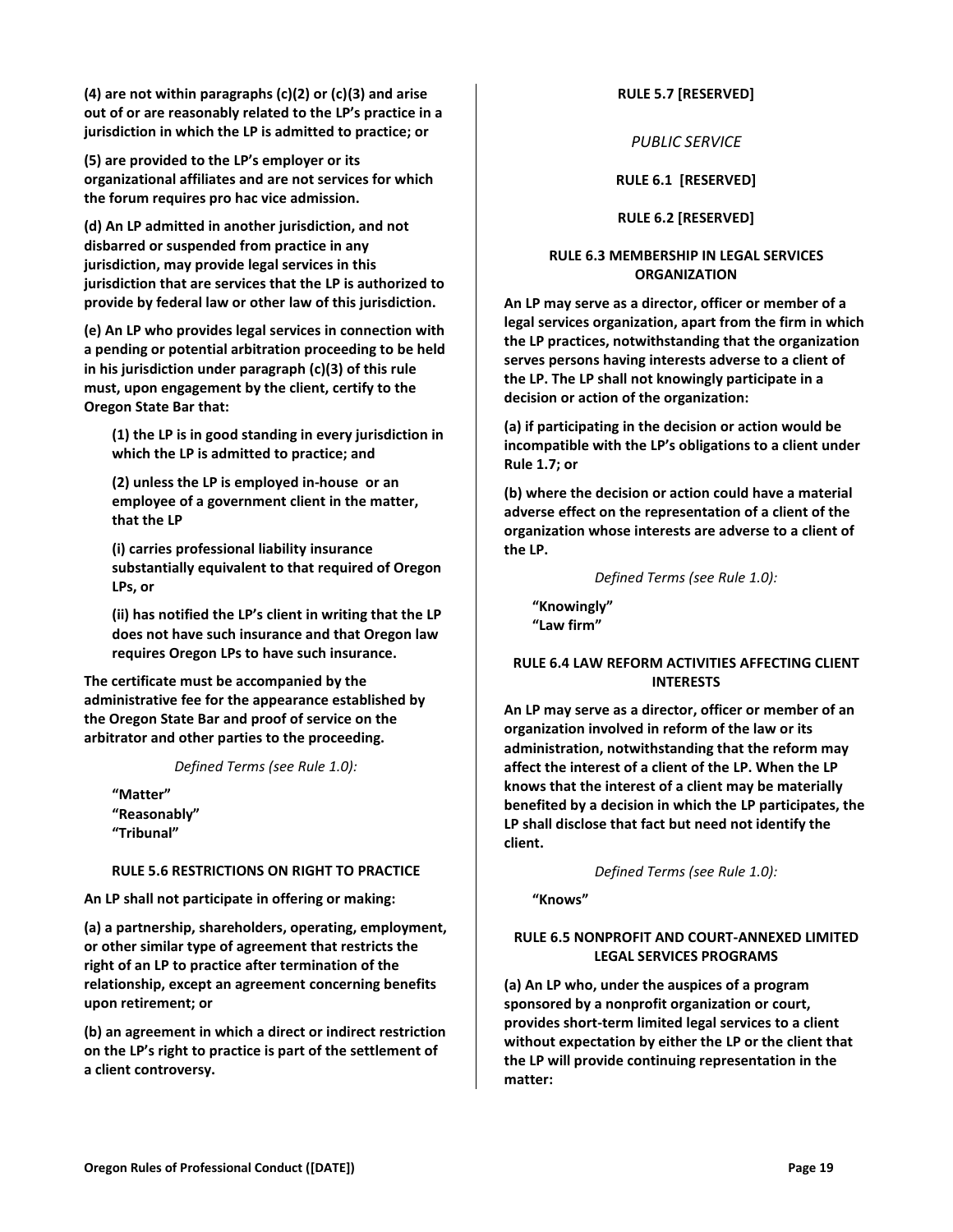**(1) is subject to Rule 1.7 and 1.9(a) only if the LP knows that the representation of the client involves a conflict of interest; and**

**(2) is subject to Rule 1.10 only if the LP knows that another LP or lawyer associated with the LP in an LP or law firm is disqualified by Rule 1.7 or 1.9(a) with respect to the matter.**

**(b) Except as provided in paragraph (a)(2), Rule 1.10 is inapplicable to a representation governed by this Rule.**

*Defined Terms (see Rule 1.0):*

**"Knows" "Law firm" "Matter"**

# <span id="page-19-0"></span>*INFORMATION ABOUT LEGAL SERVICES*

# <span id="page-19-1"></span>**RULE 7.1 COMMUNICATION CONCERNING AN LP'S SERVICES**

**An LP shall not make a false or misleading communication about the LP or the LP's services. A communication is false or misleading if it contains a material misrepresentation of fact or law, or omits a fact necessary to make the statement considered as a whole not materially misleading.**

#### **RULE 7.2 ADVERTISING**

<span id="page-19-2"></span>**(a) Subject to the requirements of Rules 7.1 and 7.3, an LP may advertise services through written, recorded or electronic communication, including public media.**

**(b) An LP shall not give anything of value to a person for recommending the LP's services except that an LP may:**

**(1) pay the reasonable costs of advertisements or communications permitted by this Rule;** 

**(2) pay the usual charges of a legal service plan or an LP referral service;** 

**(3) pay for an LP practice in accordance with Rule 1.17; and**

**(4) give nominal gifts as an expression of appreciation that are neither intended nor reasonably expected to be a form of compensation for recommending an LP's services.**

**(c) Any communication made pursuant to this rule shall include the name and contact information of at least one LP or lawyer or LP firm or law firm responsible for its content.** 

*Defined Terms (see Rule 1.0):*

<span id="page-19-3"></span>**"Law firm"**

### **Rule 7.3 SOLICITATION OF CLIENTS**

**An LP shall not solicit professional employment by any means when:**

**(a) the LP knows or reasonably should know that the physical, emotional or mental state of the subject of the solicitation is such that the person could not exercise reasonable judgment in employing an LP;**

**(b) the person who is the subject of the solicitation has made known to the LP a desire not to be solicited by the LP; or**

**(c) the solicitation involves coercion, duress or harassment.**

*Defined Terms (see Rule 1.0):*

**"Electronic communication" "Known" "Knows" "Matter" "Reasonable" "Reasonably should know" "Written"**

### **RULE 7.4 [RESERVED]**

### <span id="page-19-4"></span>**RULE 7.5 FIRM NAMES AND LETTERHEADS**

<span id="page-19-5"></span>**(a) An LP shall not use an LP firm name, letterhead or other professional designation that violates Rule 7.1, including, but not limited to, stating, suggesting, or implying that the LP or LP firm is authorized to provide legal services outside the scope of the LP's or LP firm's limited scope of practice. A trade name may be used by an LP in private practice if it does not imply a connection with a government agency or with a public or charitable legal services organization and is not otherwise in violation of Rule 7.1.**

**(b) An LP firm with offices in more than one jurisdiction may use the same name or other professional designation in each jurisdiction, but identification of the LPs in an office of the firm shall indicate the jurisdictional limitations on those not licensed to practice in the jurisdiction where the office is located.**

**(c) The name of an LP holding a public office shall not be used in the name of an LP firm, or in communications on its behalf, during any substantial period in which the LP is not actively and regularly practicing with the firm.**

**(d) LPs may state or imply that they practice in a partnership or other organization only when that is a fact.** 

**(e) [not used]**

*Defined Terms (see Rule 1.0):*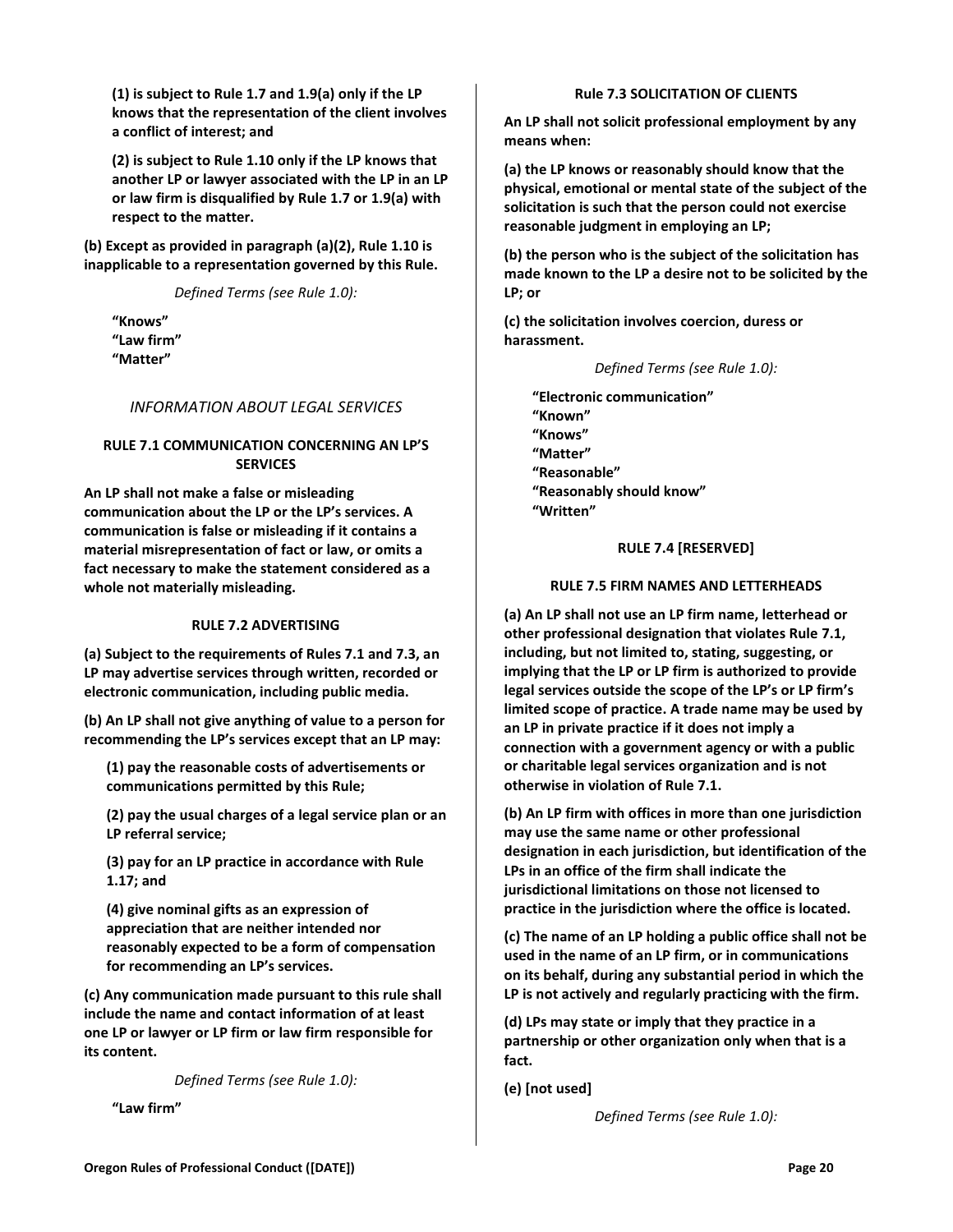**"Firm" "Law firm" "Partner" "Substantial"**

### **RULE 7.6 [RESERVED]**

# <span id="page-20-2"></span><span id="page-20-1"></span><span id="page-20-0"></span>*MAINTAINING THE INTEGRITY OF THE PROFESSION*

#### **RULE 8.1 BAR ADMISSION AND DISCIPLINARY MATTERS**

**(a) An applicant for licensure as an LP, or an LP in connection with an LP licensure application or in connection with a disciplinary matter, shall not:**

**(1) knowingly make a false statement of material fact; or**

**(2) fail to disclose a fact necessary to correct a misapprehension known by the person to have arisen in the matter, or knowingly fail to respond to a lawful demand for information from an admissions or disciplinary authority, except that this rule does not require disclosure of information otherwise protected by Rule 1.6.**

**(b) An LP admitted to practice in this state shall, within 30 days after receiving notice thereof, report in writing to the disciplinary counsel of the Oregon State Bar the commencement against the LP of any disciplinary proceeding in any other jurisdiction.**

**(c) An LP who is the subject of a complaint or referral to the State Lawyers Assistance Committee shall, subject to the exercise of any applicable right or privilege, cooperate with the committee and its designees, including:**

**(1) responding to the initial inquiry of the committee or its designees;**

**(2) furnishing any documents in the LP's possession relating to the matter under investigation by the committee or its designees;**

**(3) participating in interviews with the committee or its designees; and**

**(4) participating in and complying with a remedial program established by the committee or its designees.**

*Defined Terms (see Rule 1.0):*

**"Knowingly" "Known" "Matter" "Writing"**

#### **RULE 8.2 JUDICIAL AND LEGAL OFFICIALS**

<span id="page-20-3"></span>**(a) An LP shall not make a statement that the LP knows to be false or with reckless disregard to its truth or falsity concerning the qualifications or integrity of a judge or adjudicatory officer, or of a candidate for election or appointment to a judicial or other adjudicatory office.**

**(b) An LP who is a candidate for judicial office shall comply with the applicable provisions of the Code of Judicial Conduct.**

*Defined Terms (see Rule 1.0):*

**"Knows"**

#### <span id="page-20-4"></span>**RULE 8.3 REPORTING PROFESSIONAL MISCONDUCT**

**(a) An LP who knows that another LP or lawyer has committed a violation of the Rules of Professional Conduct that raises a substantial question as to that LP's or lawyer's honesty, trustworthiness or fitness as an LP or lawyer in other respects shall inform the Oregon State Bar Client Assistance Office.** 

**(b) An LP who knows that a judge has committed a violation of applicable rules of judicial conduct that raises a substantial question as to the judge's fitness for office shall inform the appropriate authority.**

**(c) This rule does not require disclosure of information otherwise protected by Rule 1.6 or ORS 9.460(3), or apply to LPs who obtain such knowledge or evidence while:**

**(1) acting as a member, investigator, agent, employee or as a designee of the State Lawyers Assistance Committee;** 

**(2) acting as a board member, employee, investigator, agent or LP for or on behalf of the Professional Liability Fund or as a Board of Governors liaison to the Professional Liability Fund; or**

**(3) participating in the loss prevention programs of the Professional Liability Fund, including the Oregon Attorney Assistance Program.**

**(d) This rule does not require disclosure of mediation communications otherwise protected by ORS 36.220.**

*Defined Terms (see Rule 1.0):*

<span id="page-20-5"></span>**"Knows" "Substantial"**

# **RULE 8.4 MISCONDUCT**

**(a) It is professional misconduct for an LP to:**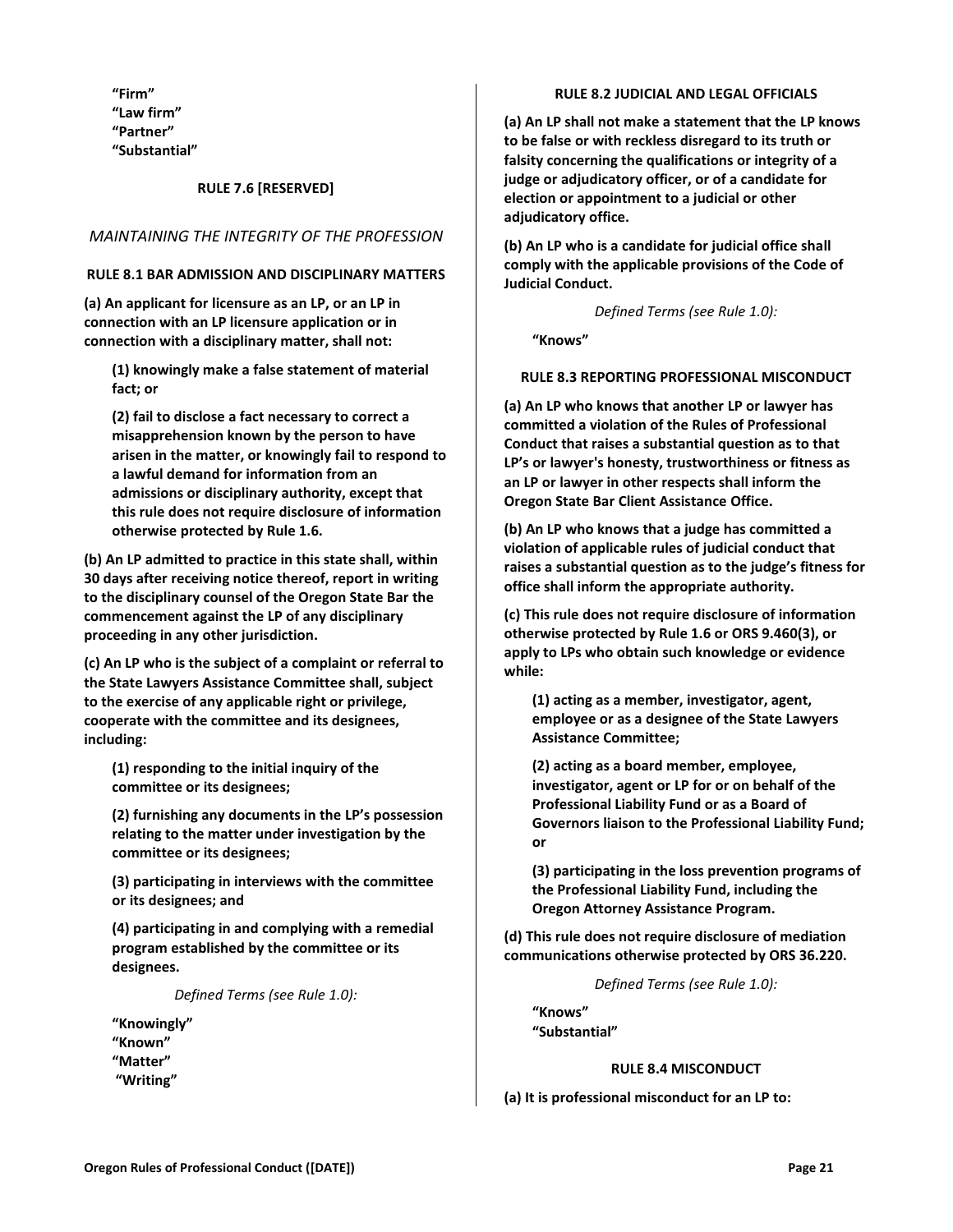**(1) violate the Rules of Professional Conduct, knowingly assist or induce another to do so, or do so through the acts of another;**

**(2) commit a criminal act that reflects adversely on the LP's honesty, trustworthiness or fitness as an LP in other respects;**

**(3) engage in conduct involving dishonesty, fraud, deceit or misrepresentation that reflects adversely on the LP's fitness to practice law;**

**(4) engage in conduct that is prejudicial to the administration of justice; or**

**(5) state or imply an ability to influence improperly a government agency or official or to achieve results by means that violate these Rules or other law, or**

**(6) knowingly assist a judge or judicial officer in conduct that is a violation of applicable rules of judicial conduct or other law.**

**(7) in the course of representing a client, knowingly intimidate or harass a person because of that person's race, color, national origin, religion, age, sex, gender identity, gender expression, sexual orientation, marital status, or disability.**

**(b) Notwithstanding paragraphs (a)(1), (3) and (4) and Rule 3.3(a)(1), it shall not be professional misconduct for an LP to advise clients or others about, or to supervise lawful covert activity, in the investigation of violations of civil or criminal law or constitutional rights, provided the LP's conduct is otherwise in compliance with these Rules of Professional Conduct. "Covert activity," as used in this rule, means an effort to obtain information on unlawful activity through the use of misrepresentations or other subterfuge. "Covert activity" may be commenced by an LP or involve an LP as an advisor or supervisor only when the LP in good faith believes there is a reasonable possibility that unlawful activity has taken place, is taking place or will take place in the foreseeable future.**

**(c) Notwithstanding paragraph (a)(7), an LP shall not be prohibited from engaging in legitimate advocacy with respect to the bases set forth therein.**

### *Defined Terms (see Rule 1.0):*

**"Believes" "Fraud" "Knowingly" "Reasonable"**

#### <span id="page-21-0"></span>**RULE 8.5 DISCIPLINARY AUTHORITY; CHOICE OF LAW**

**(a) Disciplinary Authority. An LP admitted to practice in this jurisdiction is subject to the disciplinary authority of**  **this jurisdiction, regardless of where the LP's conduct occurs. An LP not admitted in this jurisdiction is also subject to the disciplinary authority of this jurisdiction if the LP provides or offers to provide any legal services in this jurisdiction. An LP may be subject to the disciplinary authority of both this jurisdiction and another jurisdiction for the same conduct.**

**(b) Choice of Law. In any exercise of the disciplinary authority of this jurisdiction, the Rules of Professional Conduct to be applied shall be as follows:**

**(1) for conduct in connection with a matter pending before a tribunal, the rules of the jurisdiction in which the tribunal sits, unless the rules of the tribunal provide otherwise; and**

**(2) for any other conduct, the rules of the jurisdiction in which the LP's conduct occurred, or, if the predominant effect of the conduct is in a different jurisdiction, the rules of that jurisdiction shall be applied to the conduct. An LP shall not be subject to discipline if the LP's conduct conforms to the rules of a jurisdiction in which the LP reasonably believes the predominant effect of the LP's conduct will occur.**

#### *Defined Terms (see Rule 1.0):*

**"Believes" "Matter" "Reasonably believes" "Tribunal"**

# <span id="page-21-1"></span>**RULE 8.6 WRITTEN ADVISORY OPINIONS ON PROFESSIONAL CONDUCT; CONSIDERATION GIVEN IN DISCIPLINARY PROCEEDINGS**

**(a) The Oregon State Bar Board of Governors may issue formal written advisory opinions on questions under these Rules. The Oregon State Bar Legal Ethics Committee and General Counsel's Office may also issue informal written advisory opinions on questions under these Rules. The General Counsel's Office of the Oregon State Bar shall maintain records of both OSB formal and informal written advisory opinions and copies of each shall be available to the Oregon Supreme Court, Disciplinary Board, State Professional Responsibility Board, and Disciplinary Counsel. The General Counsel's Office may also disseminate the bar's advisory opinions as it deems appropriate to its role in educating LPs about these Rules.**

**(b) In considering alleged violations of these Rules, the Disciplinary Board and Oregon Supreme Court may consider any LP's good faith effort to comply with an opinion issued under paragraph (a) of this rule as:**

**(1) a showing of the LP's good faith effort to comply with these Rules; and**